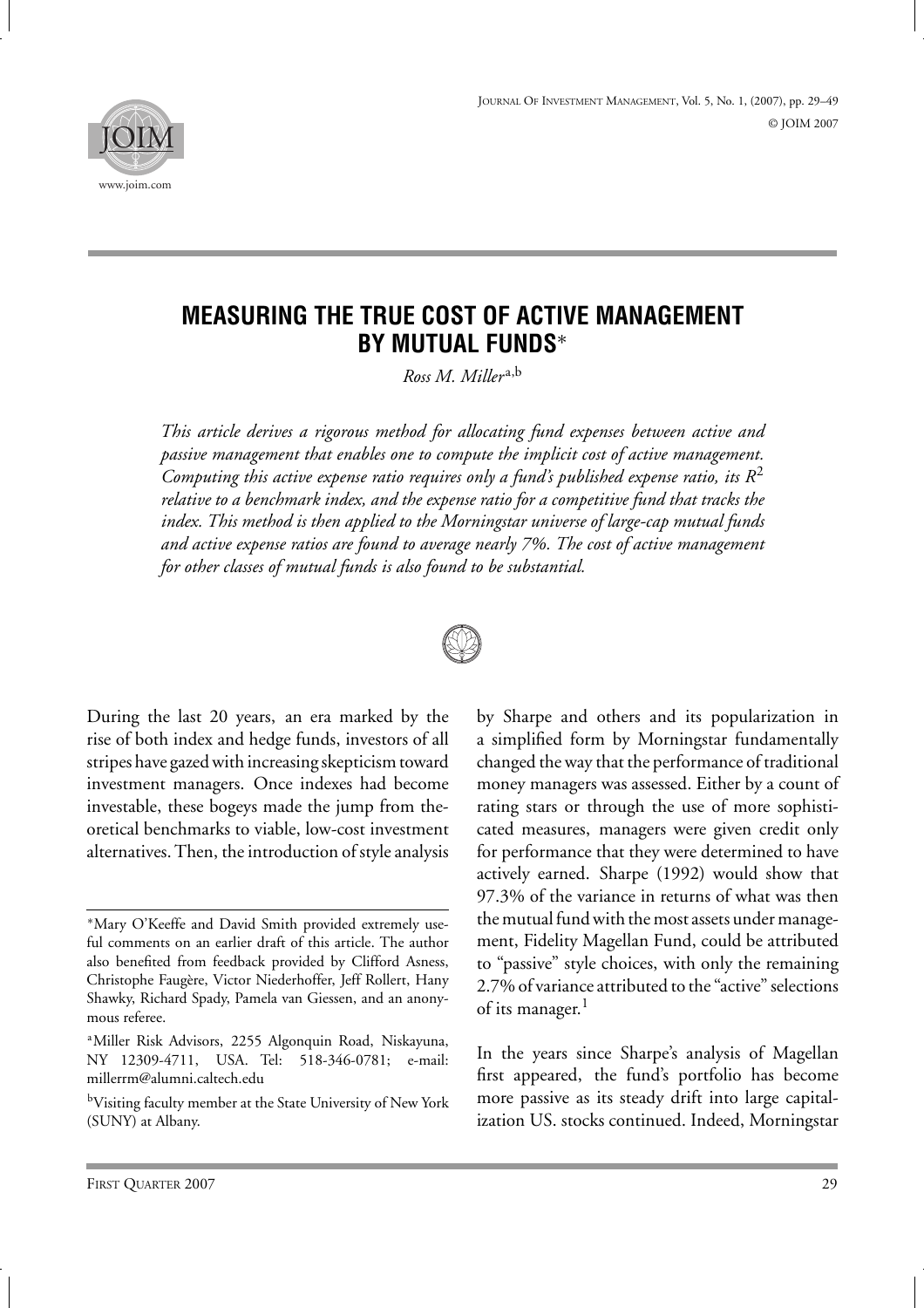reported at the end of 2004 that 99% of the variance in Magellan's returns could be traced to a single index, the Standard & Poor's 500 Composite Stock Price Index (S&P 500). Between 1992 and 2004, Magellan's expense ratio fell by a full third—from 1.05% of assets under management to 0.70%. This makes the fund seem relatively inexpensive until its fees are compared with the 0.18% that Vanguard charges for pure indexing (or the even lower rates of some of its indexing rivals, including Fidelity). Magellan was not alone; many mutual funds have engaged to one degree or another in socalled shadow or closet indexing—charging their investors for active management while providing them with little more than an indexed investment.<sup>2</sup>

This article develops a method for uncovering the true costs as well as the associated benefits of active fund management. While analysts have typically focused on how the portfolio's variance is allocated among its investments, the techniques developed here look at the allocation of the implied shares of funds being passively and actively managed.<sup>3</sup> In essence, we take the portfolio and decompose it into a purely passive component, which is equivalent to an investment in one or more index funds, and a purely active component, which is equivalent to an investment in a portfolio that is uncorrelated with the index. From this decomposition we can estimate the true cost of management for the active component of the fund, which we call the *active expense ratio*. By isolating this active component, we can also adjust the portfolio's performance measures, such as alpha, to remove any dilution caused by the passive component.

Asness (2004a, b) has approached this decomposition problem by assuming that the asset-by-asset holdings of funds are known. He then uses these holdings to construct a implied long/short portfolio as the fund's active component by literally netting the index out of the portfolio. Hence, fund holdings that are underweighted relative to the index become

short positions in the active portfolio and those that are overweighted constitute the long position. While this analysis demonstrates that the active management provided by mutual funds is more costly than the fund's expense ratio would indicate, it does not deal with issues related to leverage. This method can only be applied to funds that have a beta of one relative to the benchmark and does not produce a unique value for the cost of active management because it depends on the amount of leverage employed by the long/short fund.

An alternative to an asset-by-asset rearrangement of a fund's assets into indexed and active components is to replicate the overall risk and return characteristics of the fund without regard to specific holdings. Under the usual assumptions of modern portfolio theory, in which assets can be leveraged up and down by borrowing at the risk-free rate, this method applies to all funds regardless of their beta.

The indeterminancy inherent in the Asness approach is addressed by limiting the leverage that can be applied to the active component of the portfolio to that implicit in the portfolio as a whole. This solution to the problem has the desirable property that the active expense ratio is independent of the portfolio's beta and is generally a conservative estimate of the cost of active management.

The calculation of the active expense ratio can be demonstrated using Fidelity Magellan Fund as it was at the end of 2004. Based on monthly data from the preceding 3 years, an investor could have replicated the risk and return characteristics of the fund (including its  $R^2$ of 99%) by placing 90.87% of his or her assets in an index fund that tracks the S&P 500 and the remaining 9.13% in an appropriately chosen market-neutral investment. In this new portfolio, 99% of the variance of this portfolio is explained by the index andwe can leverage it in away that Magellan's beta and variance are also replicated. If we then take 18 basis points as the expense ratio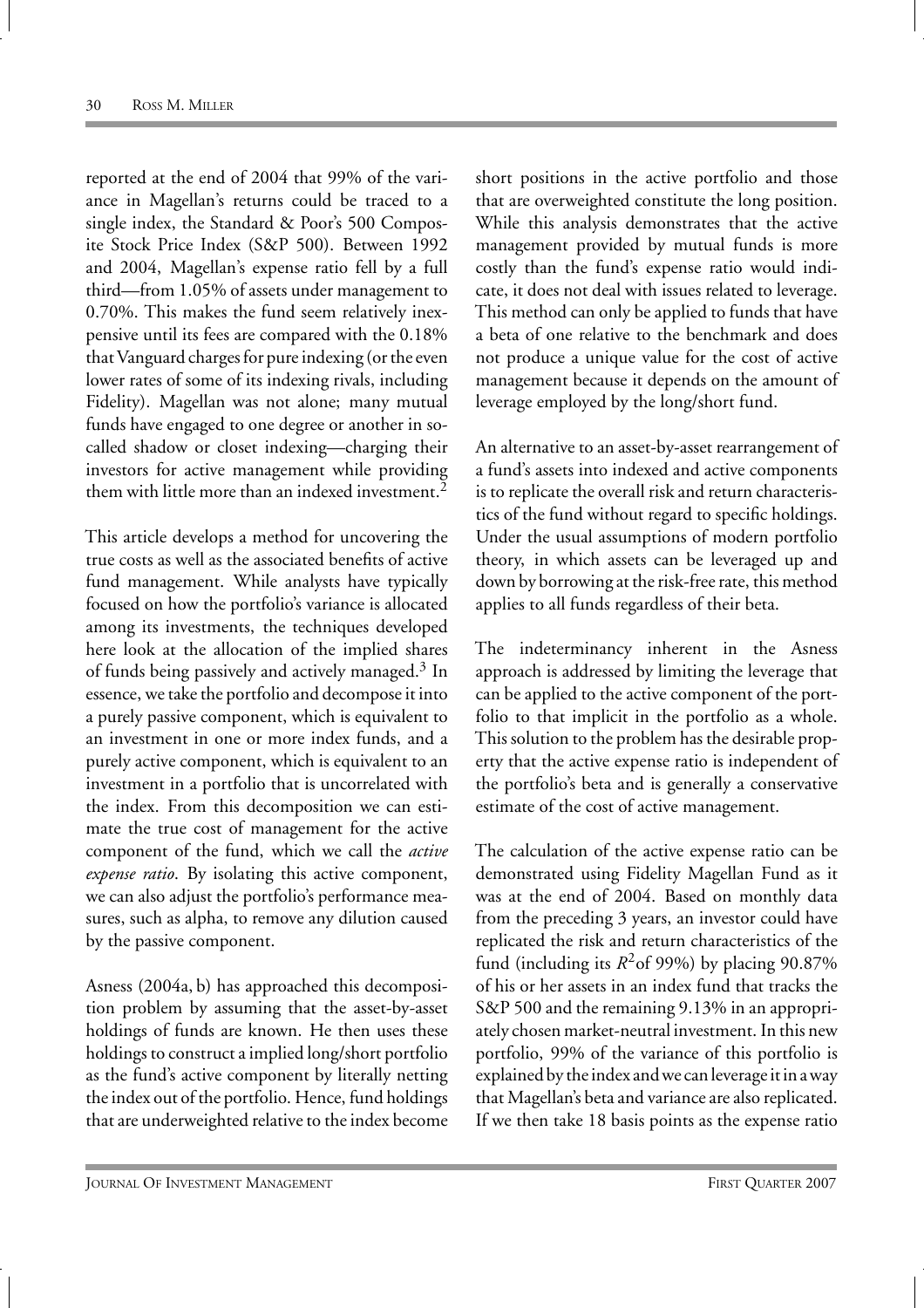for the passive component of Magellan (the same ratio as the version of Vanguard's S&P 500 index fund marketed to retail investors), Magellan might be seen as charging investors a premium of 52 basis points on the passive component of its portfolio. If we were to assess those 52 basis points against the 9.13% of the portfolio that is actively managed, we would find that annual expenses account for 5.87% of those funds. Therefore, 5.87% is the active expense ratio for Magellan.

This number could be justified on economic grounds if the fund provided superior returns to its investors. For purposes of comparison, a hedge fund that charges the standard annual fee of 2% of funds under management plus 20% of its positive returns would have to earn 19.35% on the actively managed assets (and provide investors with a net return of 15.48%) in order to earn a total of 5.87%.<sup>4</sup> Unfortunately, not only did Magellan fail to post that performance on the active portion of its portfolio, it managed to lose substantially more than that on an annual basis over the 3 years from 2002 through 2004. When Magellan's alpha of –2.67% per year over that period is allocated solely to the active component of its portfolio, it has an *active alpha*<sup>5</sup> of  $-27.45%$ .

While Magellan performed worse than the average mutual fund did between 2002 and 2004, its active expense ratio was in line with the mean of both large-cap mutual funds and the broader universe of mutual funds. The average mutual fund achieves an active expense ratio in the range of 5–7% that is consistent with an overall expense ratio of about 1.25% and a passive component that explains at least 90% of the variance in its returns. Like overall expense ratios, active expense ratios tended to be lower on average for the very largest funds.

The active expense ratio has the virtue of providing a meaningful measure of the cost of active management in a single number. This measure can be readily applied not just to mutual funds, but also to most investments that have a passive component to them. All that is required to perform a virtual decomposition of a fund's assets into a passive component and an active component is a fund's *R*<sup>2</sup> (explained variance) relative to one or more market indexes. Both the active expense ratio and active alpha (from a single index) can then be computed directly from data available for free over the Internet.

This approach to portfolio decomposition was inspired by the financial engineering approach to asset management that has its roots in the Black–Scholes–Merton model and that has recently influenced the growing use and acceptance of "portable alpha" and related strategies (see Arnott, 2002; Litterman, 2003; Asness, 2004a, b; Kung and Pohlman, 2004). While the decomposition employed here is quite different from that used to price options, it shares with option pricing models the important feature that beta literally does not enter into the equation. Thus, a fund manager's decision about how much leverage to employ either directly through borrowing or indirectly by choosing to hold more highly leveraged assets—can be viewed as independent of the manager's allocation (either intentional or unintentional) between passive and active management.

A mutual fund investor can view himself as a captive holder of an active portfolio that could, in principle, be swapped for another, more suitable, active portfolio. By isolating the active element of any traditional investment, not just equity mutual funds but any type of security where indexing is possible, its costs and performance can be more directly compared with other active investments in either bundled or unbundled form.

This article begins by deriving the formulas for computing the implied share of assets under active management, which in turn allow us to compute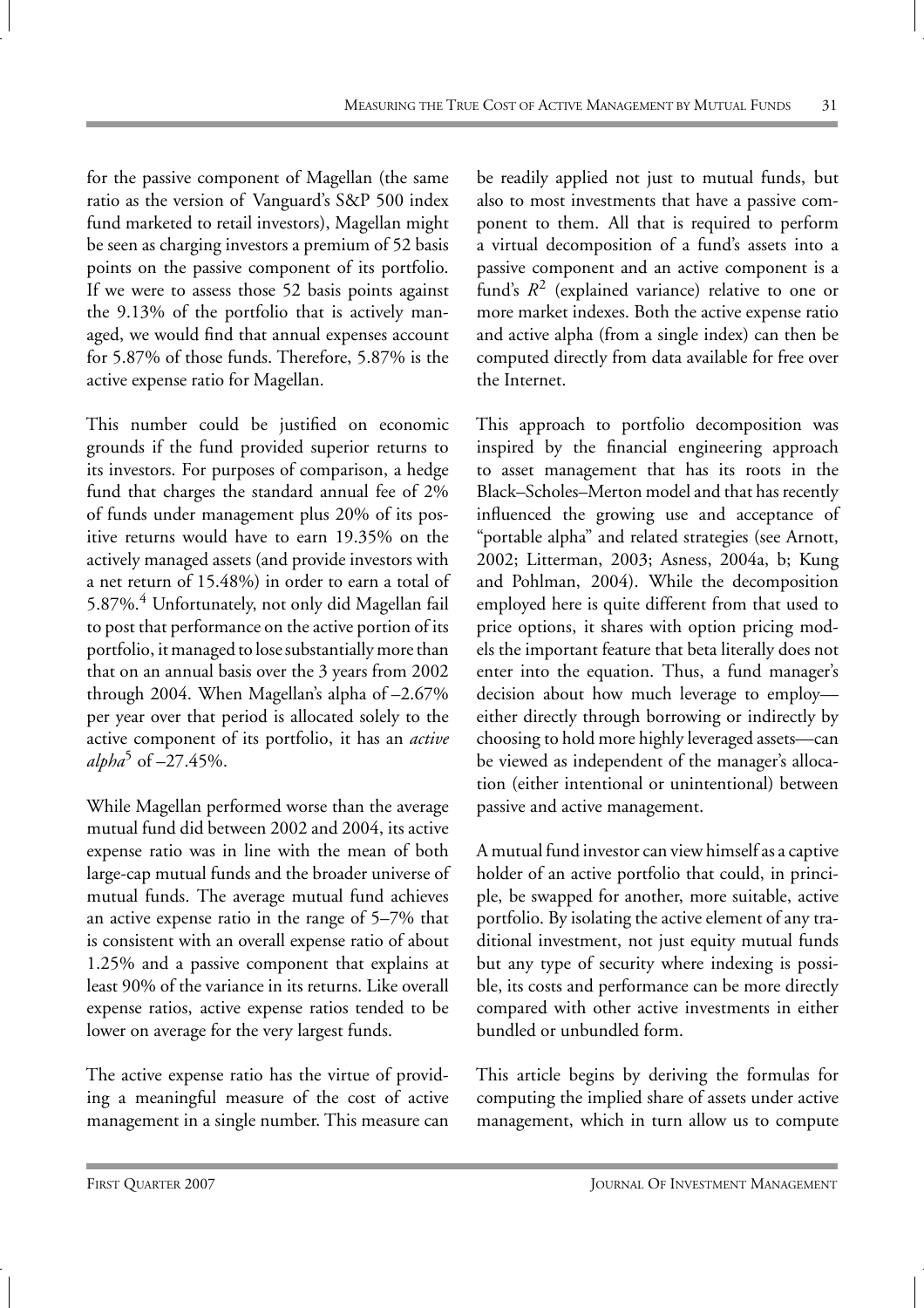the active expense ratio and active alpha. These measures are then applied to a class of assets that best illustrates the power of this method—large-cap stock mutual funds. Large-cap funds have a single, natural benchmark, which is the S&P 500. We divide large-cap funds into two groups for the purpose of this analysis, those aimed at the retail market and those that target institutional investors. The article concludes with an examination of how the techniques developed in this article can be refined. Such refinements will generally increase the estimated value of the active expense ratio because they will tend to increase the amount of leverage applied to the active component of the portfolio and will increase the computed value of  $R^2$ .

### **1 Deriving the active expense ratio and active alpha**

A fund's reported  $R^2$  relative to one or more passive investment alternatives does not directly give us the share of funds being passively managed; rather, it gives the share of variance in returns that can be explained by these investments. If we are able to model explicitly the sources of variance in the portfolio, then we can derive a formula for the active share of funds. In turn, this share can be used to derive formulas for the active expense ratio and active alpha.

Ideally, we would like to isolate the active component of a fund's portfolio by dividing its assets into two disjoint parts such that the passive part was perfectly correlated with the benchmark index and the active part was entirely uncorrelated with it. Having done this we could find the expense ratio for the active part by noting that the fund's expenses can be written as following weighted sum:

$$
C_{\rm P} = (1 - w_{\rm A}) C_{\rm I} + w_{\rm A} C_{\rm A} \tag{1}
$$

where  $C_P$  is the portfolio expense ratio for portfolio P,  $C_I$  is the passive expense ratio,  $C_A$  is the active expense ratio, and  $w_A$  is the proportion of the portfolio being actively managed.

The passive expense ratio, *C*I, is taken to be the expense ratio for a competitive index fund that is used as the benchmark. While judgment must be exercised to place a value on  $C_I$ , the computations that use it are relatively insensitive to its value.  $C_I$  is currently 50 basis points or less per annum for all but the most obscure or difficult to match indexes. Expense ratios can be nearly zero for institutional purchases of the most popular indexes and are about 20 basis points for the other major indexes. For all but a tiny proportion of funds that have their expenses subsidized, *C*<sub>P</sub> for a fund is substantially greater than its corresponding *C*I.

We can solve (1) for the *C*A, the active expense ratio, to get:

$$
C_{\rm A} = C_{\rm I} + \frac{C_{\rm P} - C_{\rm I}}{w_{\rm A}} \tag{2}
$$

with  $0 < w_A \leq 1$ . The active weight of the portfolio,  $w_A$ , will only be zero when the portfolio's returns correlate perfectly with those of the index and then  $C_A$  will be undefined. In the usual case where  $C_P > C_I$ , the active expense ratio can be seen to exceed the expense ratio for both the index and the portfolio.

As noted above, we can compute  $C_A$  directly if we can find a partition of the portfolio into distinct passive and active parts. In that case,  $w_A$  is simply the proportion of assets invested in the active part. Unfortunately, such a clear-cut separation of assets is virtually impossible to achieve in practice. Generally, most of a fund's holdings will contribute to both active and passive elements to the portfolio in a fundamentally inseparable way.

One could use this holographic nature of the active and passive elements of the typical portfolio to argue that it is inadvisable to penalize a manager for holding the passive component of his portfolio because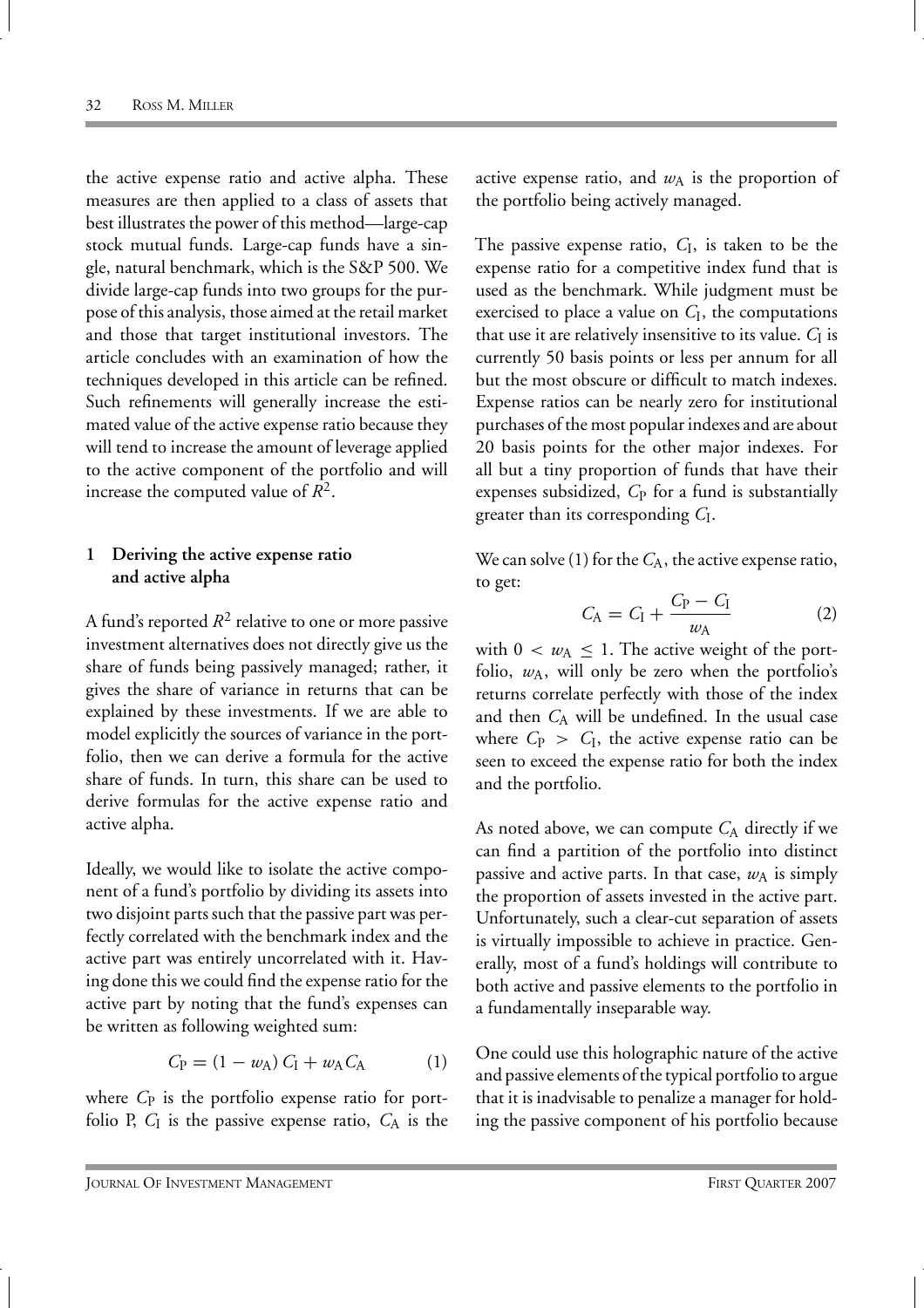it came along for the ride with the active component. Indeed, the portfolio manager could be seen as merely passing along the passive component that is already bundled into the assets he acquires and, moreover, any diversification required to make the portfolio more efficient will legitimately increase the passive component. Furthermore, in an effort to keep a cap on "style drift," many managers are restricted from deviating too far from their benchmark as measured by the tracking error relative to that benchmark.

These arguments can be addressed in three ways. First, they simply reinforce the larger point that active management does not come cheaply. Desirable active positions are rarely the found objects of the marketplace; instead, they must be refined out of the raw material available to asset managers and the refining process costs money. Second, it is reasonable to believe that some managers take on positions that are more passive than necessary to establish their active positions. Some techniques for "gaming the benchmark" can lead to taking a more passive posture than investors might desire. Third, and finally, the economics of the situation dictate that the true economic cost of anything, including portfolio management services, is determined by the cost of the best available alternatives. If traditional active managers find themselves in the position of being inefficient providers of active asset management for any reason, they either will adapt or eventually be forced out of business.

The inability to divide a fund's portfolio literally into a passive and an active part, however, does not mean that one cannot derive a decomposition that achieves the desired separation. In fact, we do not need to define the decomposition on an asset-by-asset basis. Instead, we need only ascertain the statistical properties that this decomposition must satisfy. Considering that few mutual funds provide timely information on their holdings, this is a desirable property. From a single assumption about how variance is distributed throughout the fund's portfolio, we can specify the properties of the decomposition without knowing the fund's holdings. The only information that is necessary is the  $R<sup>2</sup>$  from the regression of the fund's returns against those of the index, which is equal to the proportion of the variance in returns explained by the index.

The standard linear regression equation for portfolio returns can be written as:

$$
r_{\rm P} = \alpha_{\rm P} + \beta_{\rm P} r_{\rm I} + \varepsilon_{\rm P} \tag{3}
$$

where  $r_P$  is the return of the portfolio and  $r_I$  is the return of the index. (The letter I is used as the subscript here rather than the more standard M because we do not wish to imply that the index represents the "market" as a whole.) Equation (3) is commonly estimated by commercial services using monthly returns over a period of 3–5 years. If the returns are taken to be the returns in excess of the risk-free rate of return, $6$  which we will assume they are, then beta  $(\beta_P)$  is the amount of index-related risk contained in the portfolio and alpha  $(\alpha_P)$ , also known as Jensen's alpha, is an index-adjusted measure of the portfolio's performance. Lastly,  $\varepsilon_P$  is the residual return—the return not explained by the index that is usually taken to be normally distributed with zero mean and a constant variance. A standard property of least-squares regression makes the residual returns uncorrelated with the returns of the index. To reduce notational overhead, whenever we use  $\alpha_{\rm P}, \beta_{\rm P}$ , and  $\varepsilon_{\rm P}$  in the remainder of this article, we will be referring to the regression estimates of these parameters.

The usual caveats for linear regressions apply here. In particular, regressions involving asset returns assume that a portfolio with constant risk/return characteristics (i.e. constant regression parameters) is being analyzed over the entire period. While this is an innocuous assumption for most funds, it precludes the possibility of substantial shifts in portfolio make-up that could result from a fund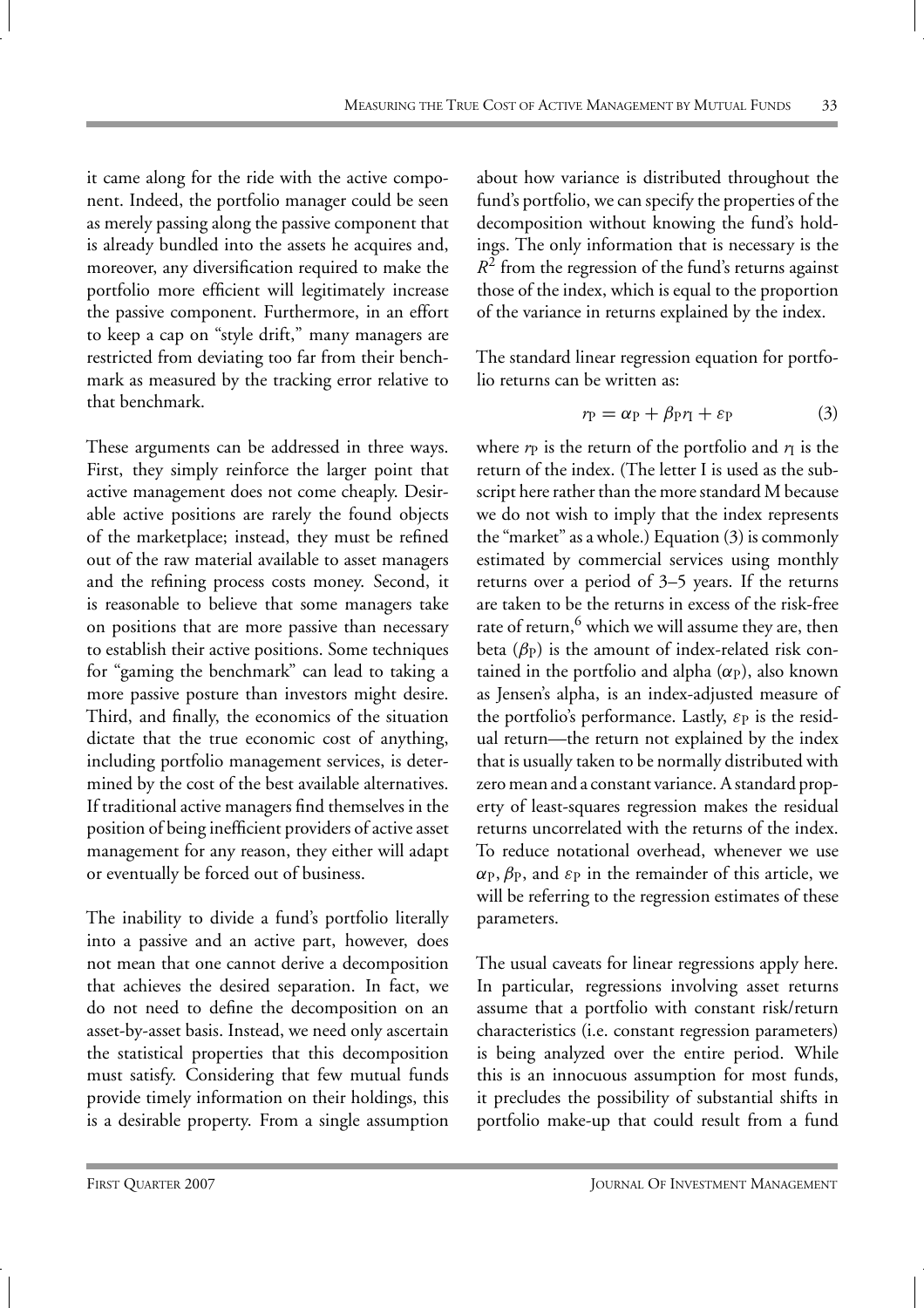manager who practices market timing or asset rotation.7 Furthermore, since the past statistical properties of the fund are intended to be used to make decisions about ownership of the fund, the risk profile of the fund during the estimation period should carry over into the present and, one should hope, into the immediate future.

With those caveats in mind, we can convert Eq. (3) into a variance decomposition equation by taking the variance of both sides of it while taking into account that alpha and beta are constants and that the covariance between  $r<sub>I</sub>$  and  $\varepsilon<sub>P</sub>$  is zero to get:

$$
\sigma_{\rm P}^2 = \beta_{\rm P}^2 \sigma_{\rm I}^2 + \sigma^2(\varepsilon_{\rm P})
$$
 (4)

Equation (4) has the effect of decomposing the portfolio variance,  $\sigma_{\rm p}^2$ , into two parts. The first part,  $\beta_{\rm p}^2 \sigma_{\rm l}^2$ , is the variance explained by the index. The  $R^2$  for the regression equation (3) is, by definition, the variance explained by the index divided by the overall portfolio variance. The second part,  $\sigma^2(\varepsilon_P)$ , is the variance not explained by the index, that is, the residual variance. The residual variance divided by the overall portfolio variance is then seen to be 1−*R*2.

The index component can be considered purely passive because it could be achieved by investing in the index and leveraging or deleveraging that investment as indicated by beta. The residual component, on the other hand, represents the largest amount of the variance that can be attributed to the active participation of the fund manager. One possible source of variance that cannot be attributed to the actions of the manager is the "noise" associated with the inability of the manager to diversify away fully those elements of idiosyncratic risk that are tied to the manager's active bets. In large portfolios, this "noise" is likely to be small and we will give the manager the benefit of the doubt that entire residual term comes from active management.

The coefficient  $\beta_P$  in regression equation (3) captures the degree of influence that the index has on the portfolio. This becomes  $\beta_{\rm P}^2$  when expressed in terms of variance. The influence of the active component, however, is not separated out—there is no coefficient for the "active portfolio" in Eq. (3), just the residual term,  $\varepsilon_{P}$ .

To achieve the desired separation between the passive and active components of portfolio P, we will imagine what such a decomposition would entail if it were possible. We start by assuming that the only things that we know about the portfolio are the index (I) used to estimate regression (3), the estimated coefficients in that regression, and its  $R^2$ . We will assume that we do not know the actual holdings in the portfolio.

Now consider how we might construct a synthetic portfolio  $P'$  that has the same risk and return characteristics (alpha, beta, variance and its decomposition, etc.) as portfolio P but with a clear separation between the assets invested in its passive and active parts. We will construct the passive part of P , which we will call I , so that it is a leveraged version of the index I.This passive component, which is known as the fund's tracking portfolio, is nothing more than a portfolio that holds the index and either levers it down by holding excess cash or levers it up using borrowed funds or index futures. On the other hand, the active component, which we will call A , is not constructed directly; instead, its properties are inferred from those of the fund's portfolio. Knowing these properties, we can determine the costs that should be allocated to the active component (the fund's active expense ratio) and the excess returns associated with it (the fund's active alpha).

Recall that  $w_A$  is the proportion of the portfolio P that we are taking to be actively managed, so the returns of the portfolio  $P'$  can be written as the weighted sum of its passive return  $r<sub>I'</sub>$  and of its active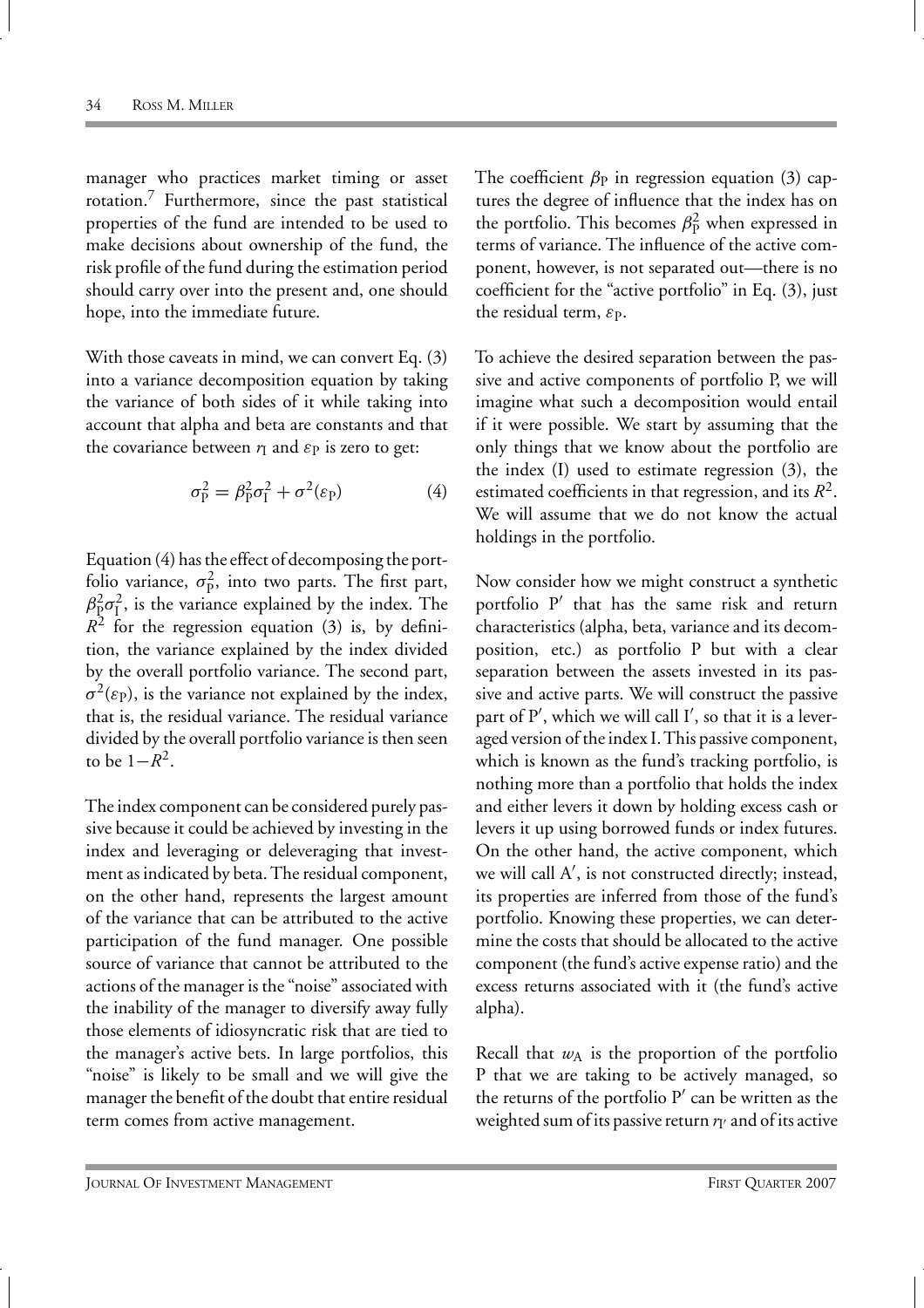return  $r_{A'}$  as follows:

$$
r_{P'} = (1 - w_A)r_{I'} + w_A r_{A'}
$$
 (5)

In order for the beta of  $P'$  to match that of P, we must have:

$$
r_{I'} = \frac{\beta_{P}}{1 - w_{A}} r_{I}
$$

Therefore, the leverage factor for the passive component I' is  $\beta_P/(1-w_A)$ . A typical value for this leverage factor in the Morningstar universe is 1.15, so for the purposes of this analysis it is reasonable to assume that the cost of achieving this leverage is sufficiently small that it can be safely ignored. Note that whenever the original portfolio's beta is greater than one that there will never be a way to replicate it without employing leverage, so this decomposition will not necessarily "conserve assets."

By construction, the returns of the active component of the portfolio  $(r_{A})$  are uncorrelated with those of the passive component  $(r<sub>I</sub>)$ . Taking this into account to compute the variance from Eq. (5), we get:

$$
\sigma_{P'}^2 = (1 - w_A)^2 \sigma_{I'}^2 + w_A^2 \sigma_{A'}^2 \tag{6}
$$

where  $\sigma_{\mathrm{I'}}^2$  is the passive variance and  $\sigma_{\mathrm{A'}}^2$  is the active variance. Since we want the proportion of variance explained by the passive and active components to be the same for  $P'$  as it was for P, for the passive component we have:

$$
\frac{(1 - w_{A})^{2} \sigma_{I'}^{2}}{\sigma_{P'}^{2}} = R^{2}
$$
 (7a)

while for the active component we have:

$$
\frac{w_{A}^{2}\sigma_{A'}^{2}}{\sigma_{P'}^{2}} = 1 - R^{2}
$$
 (7b)

If we divide each side of (7b) by the corresponding side of (7a), the variance  $\sigma_{p'}^2$  cancels out, giving:

$$
\frac{w_{A}^{2}\sigma_{A'}^{2}}{(1-w_{A})^{2}\sigma_{I'}^{2}} = \frac{1-R^{2}}{R^{2}}
$$
 (8)

Equation (8) then implicitly gives the value of  $w_A$  in terms of  $R^2$  and the ratio of the active to the passive variance, which is  $\sigma_{A'}^2 / \sigma_{I'}^2$ . We have assumed that we know the value of  $R^2$ ; however, it will take one additional assumption about the portfolio in order to pin down  $\sigma_{A'}^2/\sigma_{I'}^2$ .

Recall that the amount of leverage required for the index component of the replicating portfolio was entirely dictated by the magnitude of beta. Since the active component contributes only to the portfolio's variance and not to beta, we can make  $w_A$ as small as necessary by either borrowing funds or investing in a sufficiently volatile zero-beta fund, thereby making  $\sigma_{I'}^2$  as large as we desire. In order to eliminate this indeterminacy, we limit the leverage available for the active component so that it is the same as that used in the passive component, We therefore restrict the leverage applied to the active component by enforcing the constraint that  $\sigma_{A'}^2 / \sigma_{I'}^2 = 1.$ 

In practice, substantially greater leverage has been available (especially to institutional investors), either directly through the purchase of highly leveraged hedge funds or by financing their purchase with borrowed funds, so the resulting value of the active expense ratio can be viewed as a conservative estimate of the cost of active management. From a theoretical standpoint, the restrictions on the use and limitations on leverage are required so that the active expense ratio, like other portfolio measures, depends only on the attributes of the portfolio and not those of its investors.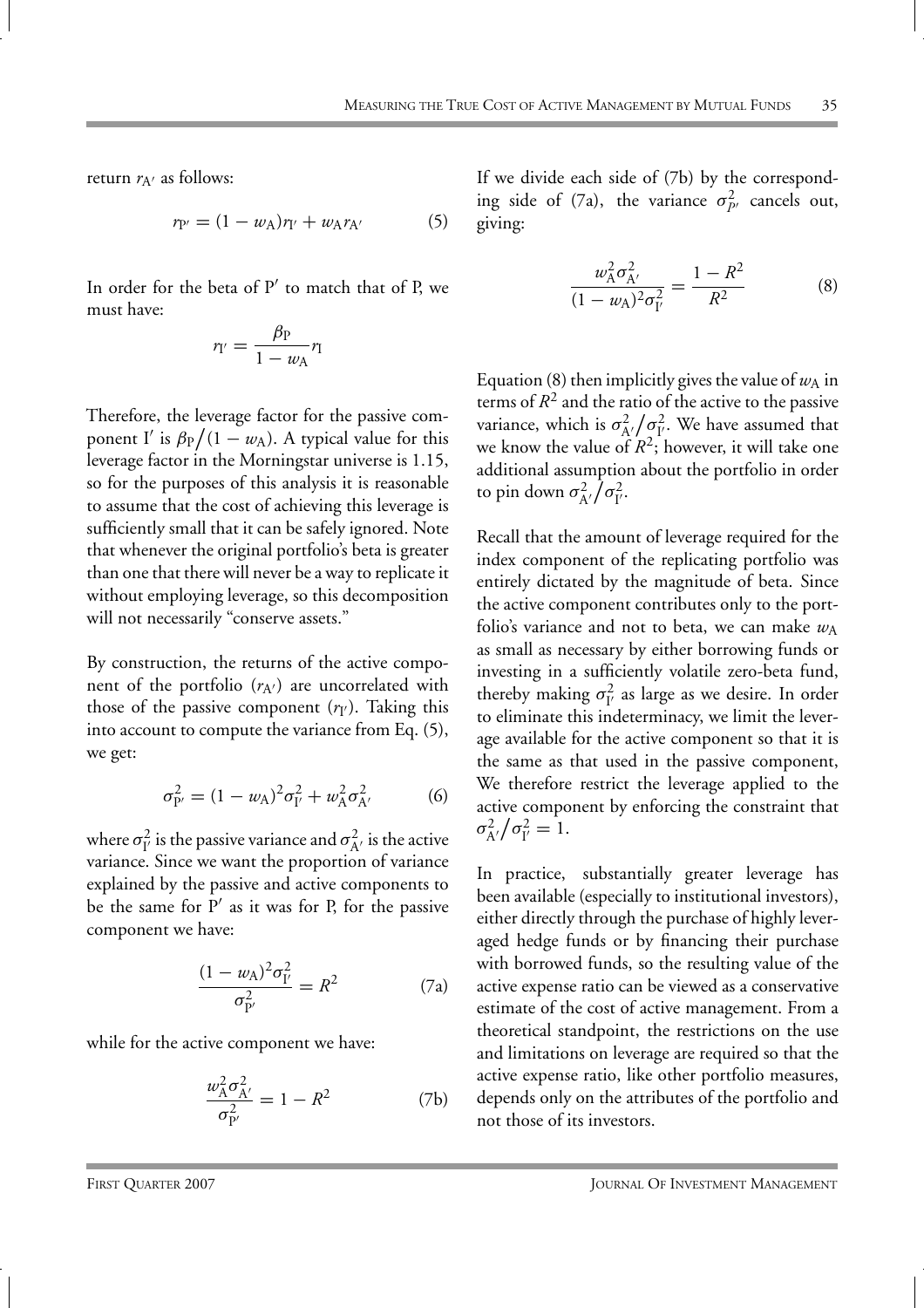Substituting  $\sigma_{A'}^2 / \sigma_{I'}^2 = 1$  into Eq. (8) and taking the square root of each side, we get:

$$
\frac{w_{A}}{(1-w_{A})} = \frac{\sqrt{1-R^{2}}}{R}
$$
 (9)

Solving (9) for the value of the  $w_A$ , the weight of the active share in the portfolio, yields:

$$
w_{A} = \frac{\sqrt{1 - R^{2}}}{R + \sqrt{1 - R^{2}}}
$$
 (10)

Having solved for this weight, we now go to back and substitute into Eq. (2) to compute the active expensive ratio  $C_A$  as follows:

$$
C_{A} = C_{P} + \frac{R(C_{P} - C_{I})}{\sqrt{(1 - R^{2})}}
$$
(11)

Notice that Eq. (11) allows us to derive the active expense ratio knowing only  $R^2$  and the expense ratios for the portfolio and the index. The active expense ratio increases with both an increase in the fund's expense ratio and its  $R^2$  relative to the index. When the cost of indexing rises, the active expense ratio will decline as a larger proportion of the fund's costs are consumed by passive management. Beta, as noted above, does not enter at all into the calculation of the active expense ratio.

The alpha of the active component is computed in a similar manner. The following equation gives the portfolio alpha,  $\alpha_{\rm P}$ , as a weighted sum of the active alpha,  $\alpha_A$ , and the passive alpha, which we will assume to be the negative of the cost of indexing,*C*I: 8

$$
\alpha_{\rm P} = w_{\rm A} \alpha_{\rm A} - (1 - w_{\rm A}) C_{\rm I} \tag{12}
$$

Substituting from (10) into (12) and solving for the active alpha yields:

$$
\alpha_{\rm A} = \alpha_{\rm P} + \frac{R(\alpha_{\rm P} + C_{\rm I})}{\sqrt{1 - R^2}} \tag{13}
$$

All other things being equal, an increase in the portfolio's alpha raises the alpha of the active part as one would expect. As the active share of the portfolio declines (with an increase in *R*2), active alpha becomes more sensitive to changes in the portfolio's alpha. Finally, the more that the implicit cost of indexing reduces the portfolio's alpha, the greater active alpha becomes.

## **2 Applying the formulas to large-cap and other mutual funds**

Having developed the machinery for isolating the active component of the typical mutual fund's portfolio from publicly available data, we will now look at values of the active expense ratio and active alpha computed from the January 2005 annual release of the Morningstar mutual fund database. This database contains comprehensive information on 17,411 funds through December 31, 2004. Morningstar computes its regression-based measurements for funds—alpha, beta, and *R*2—from monthly excess returns over the previous 36 months. Fund expense ratios in the Morningstar database constitute the most recently reported figures.<sup>9</sup>

Morningstar categorizes funds in three ways—using its own style system, using the objective stated in each fund's prospectus, and using the benchmark which provides the best fit to the fund's returns as measured by  $R^2$ . In this study, the prospectus objective was not used because of its subjective, and potentially misleading, nature.

Given our focus on active management, the first step was to prune the database by eliminating any fund that was either explicitly identified as an index fund or that had an  $R^2$  of 100% relative to its best-fit index.10 Since Morningstar rounds *R*<sup>2</sup> to the nearest percentage point, funds with a stated  $R^2$  of 100% can include funds whose actual  $R^2$ was as low as  $99.5\%$ .<sup>11</sup> While this screen may have

JOURNAL OF INVESTMENT MANAGEMENT **FIRST QUARTER 2007**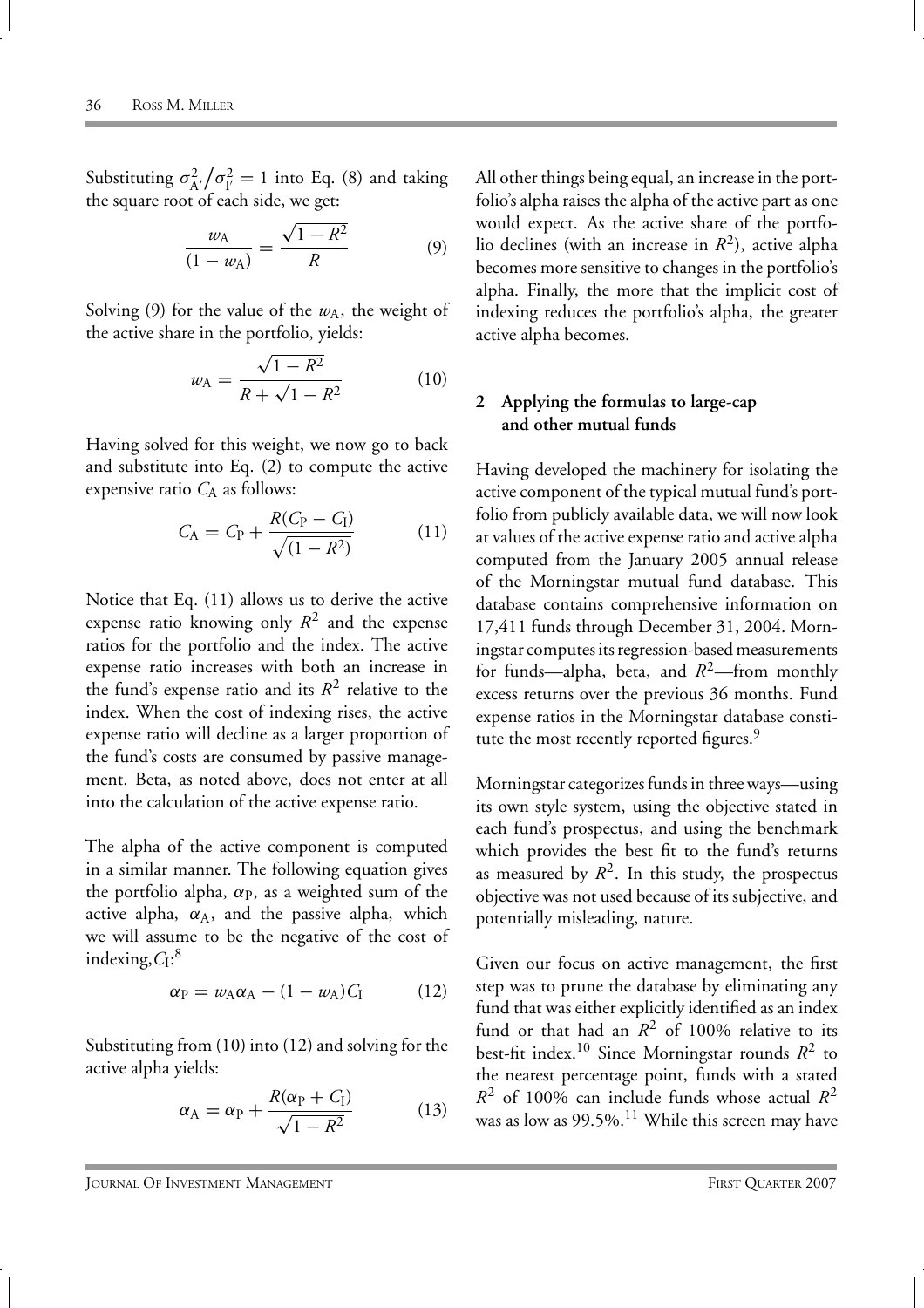eliminated the most egregious closet indexers from the sample, it mainly excludes index funds that were not flagged as such. Also removed from the sample were funds reporting less than \$10 million of assets under management. Such small funds were more likely to have anomalous expense structures either because they had too few assets over which to allocate expenses or because they were new funds whose expenses were being temporarily subsidized.

The sample was not strictly limited to no-load funds; however, funds with either a front- or backend load of greater than  $1\%$  were excluded.<sup>12</sup> Funds not generally available to the public and with expense ratios less than 30 basis point, such as GE's S&S Program Fund and Elfun Fund, were also eliminated from the sample because they are effectively nonprofit funds. As noted above, funds with sufficiently low expense ratios usually have their expenses subsidized in some manner.

Finally, funds classified by Morningstar as either "Moderate Allocation" or "Conservative Allocation" were dropped from the sample. These funds were considered more likely to have market timing and asset rotation issues that would affect their active expense ratio, active alpha, and overall alpha. After this screening, 4754 of the 17,411 original funds remained.

An examination of how well Morningstar's categorization scheme matched up against their reported "best-fit index," the index with which the fund had the highest  $R^2$ , led to the conclusion that large-cap US equity funds had the most clear-cut benchmark—the S&P 500 Index. Choosing the "wrong" benchmark index can create two kinds of problems. First, it can reduce the estimated share of the fund under active management (which also reduces its active expense ratio) since the  $R^2$  relative to that index will tend to understate the fund's passivity. Second, the estimated value of alpha that

is used as the primary input into the estimate of the fund's active alpha will not be specified correctly.

Only funds that Morningstar placed in one of its three large-cap style categories—Large Blend, Large Value, and Large Growth—were included in the sample of 152 large-cap funds. This eliminated "bear" funds that provide investors with returns that are *negatively* correlated with the S&P 500 and a few other funds with correlations that appeared spurious. The large-cap funds were then divided into two groups—retail and institutional. Funds were considered institutional when they had a minimum initial investment requirement of \$100,000 or more—a dividing line that basically agrees with the data provided by Morningstar and deals with the few cases where a fund's name and its Morningstar designation do not match. Funds requiring less than a \$100,000 initial investment were taken to be retail funds. Under this criterion, there were 36 institutional funds and 116 retail funds. The two groups were treated identically except that the 0.18% expense ratio for Vanguard's S&P 500 Index Fund was assigned as the cost of indexing for the retail funds and the 0.05% expense ratio for Vanguard's Institutional S&P 500 Index Fund was used for the institutional funds.<sup>13</sup>

Table 1 gives summary statistics for the 152 largecap funds as well as the broader universe of 4754 funds from which they were drawn. The computed values for the active expense ratio and active alpha for the Morningstar universe are presented to establish rough baseline figures for comparative purposes only. To avoid the problem of finding an appropriate benchmark index as well as a cost of indexing for each fund, a constant indexing cost of 0.30% was assumed for each fund.<sup>14</sup> The active expense ratio for each fund was computed using Eq. (11) and active alpha was computed using Eq. (13).

As one would expect, institutional large-cap funds have lower average expense ratios than retail funds.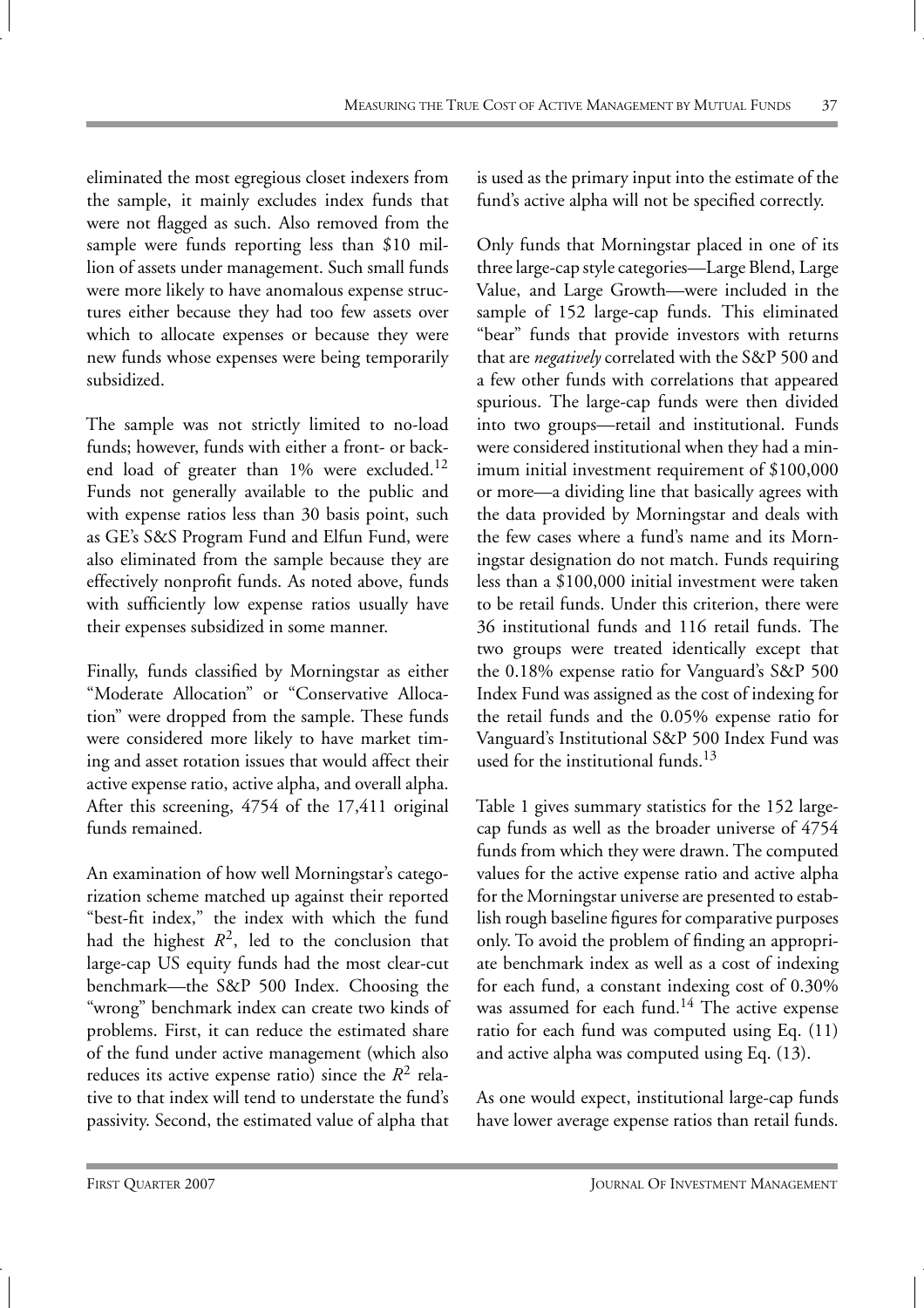|                                |          |                    |       | Sample mean |               |             |                               |                  |
|--------------------------------|----------|--------------------|-------|-------------|---------------|-------------|-------------------------------|------------------|
|                                |          | <b>Net</b>         |       | Active      | Expense ratio |             | Alpha                         |                  |
|                                | Funds in | assets in          |       | share       |               |             | Overall Active Overall Active |                  |
| Category                       | sample   | \$million          | $R^2$ | $w_A$       | $C_{\rm P}$   | $C_{\rm A}$ | $\alpha_{\rm P}$              | $\alpha_{\rm A}$ |
| Institutional large-cap funds  | 36       | 334.23 96.86 14.52 |       |             | 0.77          | 5.14        | $-1.34$                       | $-7.71$          |
| Retail large-cap funds         | 116      | 1615.22            | 95.91 | 15.87       | 1.26          | 7.57        | $-1.55$                       | $-9.42$          |
| All large-cap funds            | 152      | 1311.83            | 96.14 | 15.55       | 1.15          | 6.99        | $-1.50$                       | $-9.01$          |
| Morningstar reference universe | 4754     | 509.71             |       | 90.24 22.05 | 1.26          | 5.20        | $-0.59$                       | $-3.19$          |

|  |  |  |  |  | Table 1 Properties of the large-cap mutual fund samples and the Morningstar universe of funds. |  |  |
|--|--|--|--|--|------------------------------------------------------------------------------------------------|--|--|
|--|--|--|--|--|------------------------------------------------------------------------------------------------|--|--|

*Note*:  $R^2$ , active shares, expense ratios, and alphas are given in percent (%).

*Source*: Derived from Morningstar data. All data covers the 36-month period from January 2002 through December 2004 except for expense ratios, which are the reported numbers as of the end of 2004.

They also have lower active expense ratios even though their mean  $R^2$  of 96.86% is nearly a full percentage point above that of the retail funds. (It is interesting that the mean  $R^2$  for both institutional and retail funds exceeds the 95% threshold that Bogle (1999) and others view as a signal of closet indexing.) With so much of the variance of institutional funds being explained by the S&P 500, it is not surprising that their average active expense ratio of 5.14% runs more than 500% higher than the published expense ratio of 0.77%.

Over the entire sample of 152 large-cap funds, the mean active expense ratio is just under 7% per year. To beat the cost of a purely actively hedge fund that takes an annual 2% off the top and 20% of all positive returns, the manager of the average fund would have to generate a gross active return of  $25\%$ .<sup>15</sup>

In the broader sample of 4754 funds, the mean active expense ratio of 5.20% is only a bit more than the mean for institutional large-cap funds. The overall expense ratio, 1.26%, is the same as that for retail large-cap funds. The broader sample offsets its higher expenses with what is apparently more active management—the mean best-fit  $R^2$  is 90.24%.

The performance of the large-cap funds in the sample as measured both by the standard overall alpha and by active alpha is, on average, undistinguished. Institutional funds only perform slightly better than retail funds and the mean overall alpha of –1.50% plummets to a mean of –9.01% for active alpha. In essence, large-cap funds taken as a whole consume 7% of the assets being actively managed as expenses and then generate another 2% of losses beyond that.

It should be noted that large-cap funds vary greatly in their active expense ratios and active alphas. Table 2 provides these numbers as well as the overall measures of cost and performance for each of the 36 institutional large-cap funds in the sample, ordered from the lowest active expense ratio (GE Institutional US Equity at 2.61%) to the highest (PIMCO StocksPlus Administrative at 9.36%). Most of these funds engage in "tilt" or "enhanced index" strategies in which they provide their institutional clients with a large-cap portfolio designed to track the S&P 500 Index while aiming to provide superior performance through the targeting of stocks and sectors or through the use of derivatives to enhance returns.16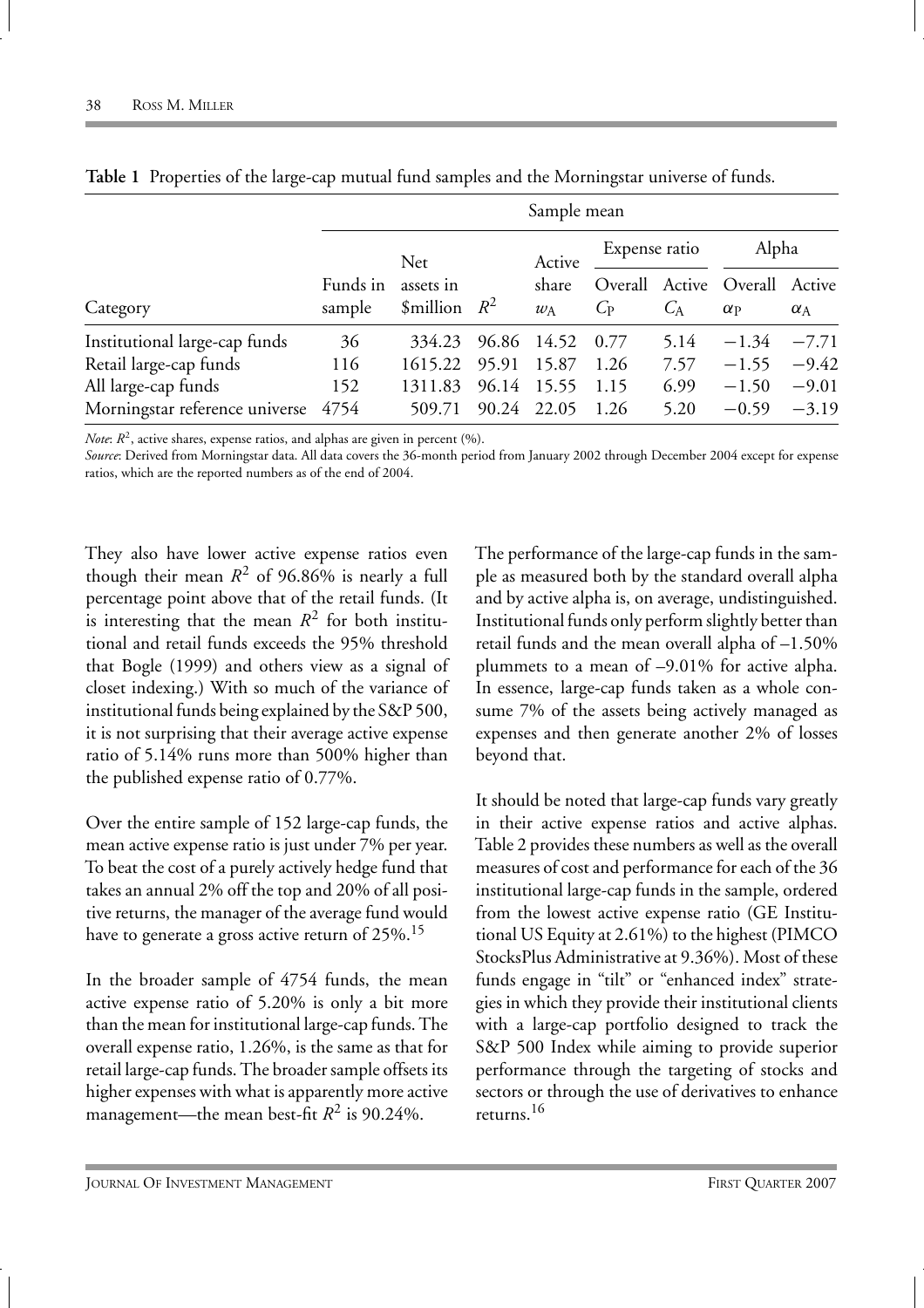| Table 2 All 36 institutional large-cap mutual funds.                                                                             |                                                                                                                                                                                                                                                                                                                                                                                                                                        |                            |               |               |                                                                                                            |            |           |                                     |
|----------------------------------------------------------------------------------------------------------------------------------|----------------------------------------------------------------------------------------------------------------------------------------------------------------------------------------------------------------------------------------------------------------------------------------------------------------------------------------------------------------------------------------------------------------------------------------|----------------------------|---------------|---------------|------------------------------------------------------------------------------------------------------------|------------|-----------|-------------------------------------|
|                                                                                                                                  |                                                                                                                                                                                                                                                                                                                                                                                                                                        |                            |               | Expense ratio | Alpha                                                                                                      |            | Net       |                                     |
|                                                                                                                                  | <b>Tcker</b>                                                                                                                                                                                                                                                                                                                                                                                                                           | Morningstar                | Active        | Overall       | active                                                                                                     | $O$ verall | Assets in |                                     |
| Fund name                                                                                                                        | symbol                                                                                                                                                                                                                                                                                                                                                                                                                                 | category                   | $\mathcal{L}$ | $\widehat{5}$ |                                                                                                            |            | i million | $\approx$                           |
| GE Instl US Equity Inv<br>GE Instl Value Eqty Inv<br>ABN AMRO/Montag Gr I<br>ABN AMRO Equity Plus I<br>MassMutual Prem Core Gr S | $\begin{array}{l} \text{GUSIX} \\ \text{GEDX} \\ \text{MGEN} \\ \text{DLBRX} \\ \text{MGEN} \\ \text{MCEX} \\ \text{MCEX} \\ \text{MCEX} \\ \text{MCEX} \\ \text{MCEX} \\ \text{MCEX} \\ \text{MCEX} \\ \text{MCEX} \\ \text{MCEX} \\ \text{MCEX} \\ \text{MCEX} \\ \text{MCEX} \\ \text{MCEX} \\ \text{MCEX} \\ \text{MCEX} \\ \text{MCEX} \\ \text{MCEX} \\ \text{MCEX} \\ \text{MCEX} \\ \text{MCEX} \\ \text{MCEX} \\ \text{MCEX}$ | arge blend                 | 2.61          |               |                                                                                                            |            |           |                                     |
|                                                                                                                                  |                                                                                                                                                                                                                                                                                                                                                                                                                                        | arge blend                 |               |               |                                                                                                            |            |           |                                     |
|                                                                                                                                  |                                                                                                                                                                                                                                                                                                                                                                                                                                        | arge growth                |               |               | $-5.33$<br>$6.75$<br>$-21.08$<br>$-17.57$<br>$-19.70$<br>$7.97$<br>$-3.23$<br>$1.42$<br>$-7.17$<br>$-7.17$ |            |           |                                     |
|                                                                                                                                  |                                                                                                                                                                                                                                                                                                                                                                                                                                        | arge blend                 |               |               |                                                                                                            |            |           |                                     |
|                                                                                                                                  |                                                                                                                                                                                                                                                                                                                                                                                                                                        | arge growth                |               |               |                                                                                                            |            |           |                                     |
| AmCent Inc & growth Inst                                                                                                         |                                                                                                                                                                                                                                                                                                                                                                                                                                        | arge value                 |               |               |                                                                                                            |            |           | 5 3 3 5 5 5 5 5 5 5 6 5 6 5 6 5 6 7 |
| Smith Barney Apprec Y                                                                                                            |                                                                                                                                                                                                                                                                                                                                                                                                                                        | arge blend                 |               |               |                                                                                                            |            |           |                                     |
| Pioneer Y                                                                                                                        |                                                                                                                                                                                                                                                                                                                                                                                                                                        | Large blend                |               |               |                                                                                                            |            |           |                                     |
| $E_{\rm q}$<br>Morgan Stan Ins E<br>GE US Equity Y                                                                               |                                                                                                                                                                                                                                                                                                                                                                                                                                        | arge blend                 |               |               |                                                                                                            |            |           |                                     |
|                                                                                                                                  |                                                                                                                                                                                                                                                                                                                                                                                                                                        | Large blend                |               |               |                                                                                                            |            |           |                                     |
|                                                                                                                                  |                                                                                                                                                                                                                                                                                                                                                                                                                                        | arge value                 |               |               |                                                                                                            |            |           |                                     |
|                                                                                                                                  |                                                                                                                                                                                                                                                                                                                                                                                                                                        | Large blend                |               |               |                                                                                                            |            |           |                                     |
| BlackRock Lg Cap Val Is<br>Thrivent Lg Cap Stock I<br>Evergreen Strat Val Inst                                                   |                                                                                                                                                                                                                                                                                                                                                                                                                                        | arge value                 |               |               |                                                                                                            |            |           |                                     |
| MFS Mass Inv Trust I<br>GE Instl US Equity Svc<br>Phoenix-Kayne Ris Div X<br>Enterprise Growth Y                                 |                                                                                                                                                                                                                                                                                                                                                                                                                                        | Large blend                |               |               |                                                                                                            |            |           |                                     |
|                                                                                                                                  |                                                                                                                                                                                                                                                                                                                                                                                                                                        |                            |               |               |                                                                                                            |            |           |                                     |
|                                                                                                                                  |                                                                                                                                                                                                                                                                                                                                                                                                                                        | Large blend<br>Large blend |               |               |                                                                                                            |            |           |                                     |
|                                                                                                                                  |                                                                                                                                                                                                                                                                                                                                                                                                                                        | arge growth.               |               |               |                                                                                                            |            |           |                                     |
|                                                                                                                                  |                                                                                                                                                                                                                                                                                                                                                                                                                                        | arge blend                 |               |               |                                                                                                            |            |           |                                     |
| Nations LgCp Enhan Prim A<br>SB Growth & Inc Y                                                                                   | NMIMIX<br>SGTYX                                                                                                                                                                                                                                                                                                                                                                                                                        | Large blend                | 5.01          |               | $\begin{array}{r} -19.97 \\ 5.08 \\ -8.05 \\ -7.41 \\ -9.37 \\ -22.71 \\ 4.55 \\ -0.93 \end{array}$        |            |           | 98                                  |

 $\overline{\phantom{a}}$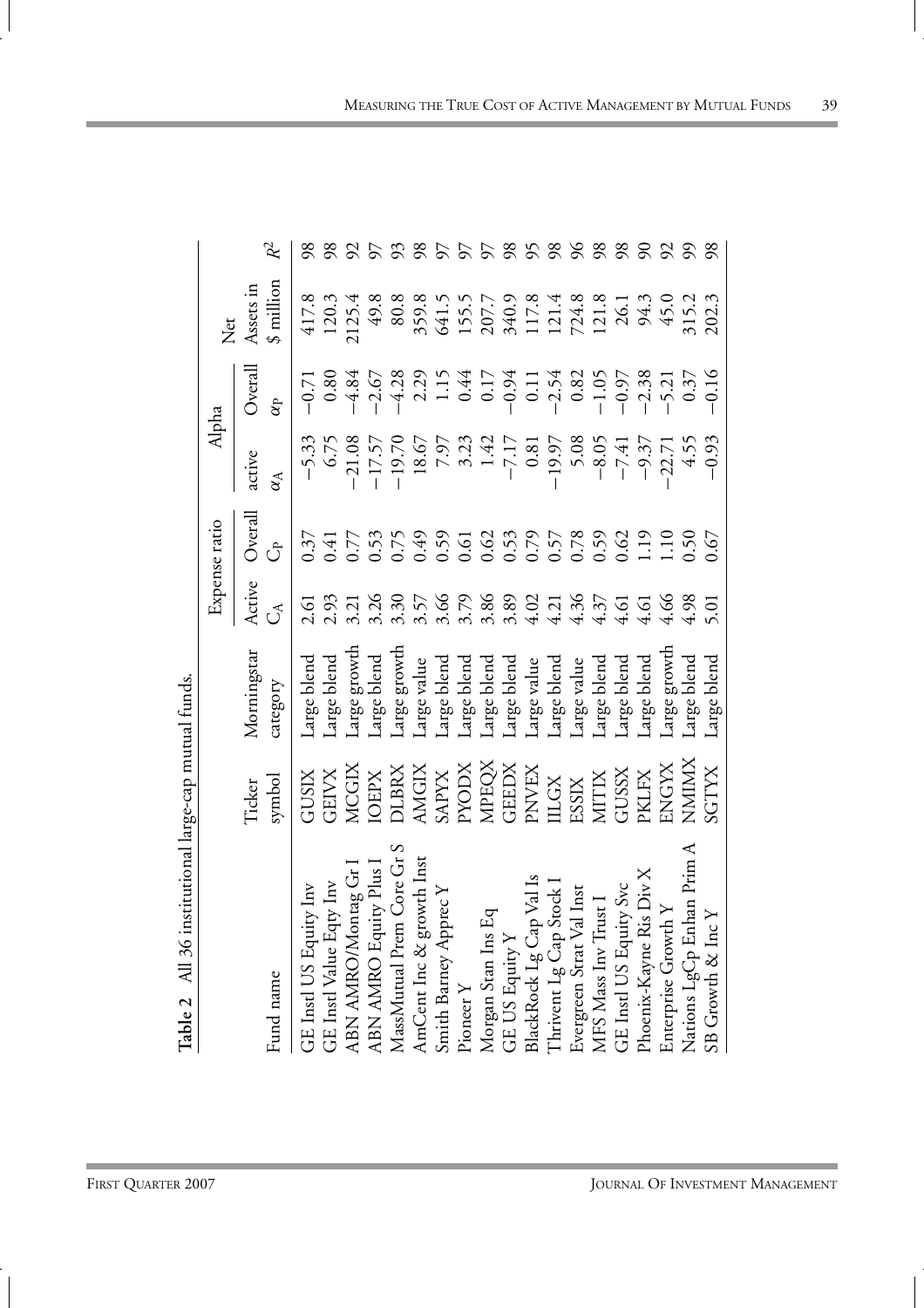| Table 2 (Continued)                                                                                                                                                                                                                                                           |              |              |                      |               |                  |          |                       |                     |
|-------------------------------------------------------------------------------------------------------------------------------------------------------------------------------------------------------------------------------------------------------------------------------|--------------|--------------|----------------------|---------------|------------------|----------|-----------------------|---------------------|
|                                                                                                                                                                                                                                                                               |              |              |                      | Expense ratio | Alpha            |          | Net                   |                     |
|                                                                                                                                                                                                                                                                               | Ticker       | Morningstar  | Active               | Overall       | Active           | Overall  | assets in             |                     |
| Fund name                                                                                                                                                                                                                                                                     | symbol       | category     | Ŝ                    | $\hat{5}$     | $\alpha_{\rm A}$ | $\alpha$ | $\frac{1}{2}$ million | $\rm \mathcal{R}^2$ |
| US Eq<br>JP Morgan Tax Aw                                                                                                                                                                                                                                                     | <b>TUIX</b>  | Large blend  | 5.25                 | 0.70          | $-15.09$         | $-1.93$  | 128.3                 | $\frac{8}{3}$       |
| Strong Gr & Inc Instl                                                                                                                                                                                                                                                         | <b>SGNIX</b> | Large blend  | 5.25                 | 0.70          | $-6.29$          | $-0.83$  | 37.0                  |                     |
| p Gr Ins<br>Goldman Sachs Ca                                                                                                                                                                                                                                                  | <b>GSPIX</b> | Large growth | 5.60                 | 0.99          | $-15.98$         | $-2.75$  | 308.5                 |                     |
| Hartford Stock Y                                                                                                                                                                                                                                                              | HASYX        | Large blend  | 5.60                 | 0.88          | $-24.12$         | $-3.65$  | 91.5                  |                     |
|                                                                                                                                                                                                                                                                               | PFEQX        | Large blend  | 5.71                 | 1.01          | $-11.38$         | $-1.97$  | 66.5                  | 58                  |
| Perform Lg Cap Eq Instl<br>UBS US Allocation Y                                                                                                                                                                                                                                | PWTYX        | Large blend  |                      | 0.58          | 0.39             | $-0.01$  | 128.4                 | 66                  |
| Goldman Sachs Str Gr I                                                                                                                                                                                                                                                        | <b>GSTIX</b> | Large growth |                      |               | $-27.60$         | $-4.72$  | 176.6<br>205.2        | $\%$                |
| $\&$ Inc $Y$<br>HSBC Investor Gr                                                                                                                                                                                                                                              | HSGYX        | Large blend  |                      | 1.04<br>0.79  | $-22.21$         | $-2.82$  |                       | $\frac{8}{6}$       |
| Equity<br>MFS Union Stand                                                                                                                                                                                                                                                     | <b>MUSEX</b> | Large blend  |                      | 0.95          | 5.03             | 0.71     | 33.0                  | 55                  |
| Eq N<br>BBH Tax-Efficient                                                                                                                                                                                                                                                     | BBTEX        | Large blend  |                      | 1.20<br>0.65  | $-21.43$         | $-4.04$  | 50.2                  | 56                  |
| PIMCO StocksPlu                                                                                                                                                                                                                                                               | <b>PSTKX</b> | Large blend  |                      |               | 12.43            | 1.09     | 1003.2                | $\mathfrak{S}$      |
| as Instl $\&$ Inc Y<br>Enterprise Grwth &<br>BNY Hamilton Lg                                                                                                                                                                                                                  | ENCEX        | Large blend  | 58977737895897897899 | 1.05          | $-9.41$          | $-1.45$  | 20.6                  | $\mathcal{L}$       |
| $Cap$ Gr Is                                                                                                                                                                                                                                                                   | <b>BNLIX</b> | Large blend  |                      | 0.90          | $-32.29$         | $-4.08$  | 327.6                 | 98                  |
| One Group Divr E                                                                                                                                                                                                                                                              | <b>NAADC</b> | Large blend  |                      | 0.93          | $-21.41$         | $-2.72$  | 1653.3                | 98                  |
| Lazard Equity Instl                                                                                                                                                                                                                                                           | <b>ZEQX</b>  | Large value  | 7.49                 | 0.98          | 16.03            | 1.96     | 117.0                 | 98                  |
| US Eq<br>JP Morgan Tax Aw                                                                                                                                                                                                                                                     | PTAX         | Large blend  | 8.70                 | 0.84          | $-22.28$         | $-2.08$  | 939.8                 |                     |
| s Admin<br>PIMCO StocksPlu                                                                                                                                                                                                                                                    | XATdc        | Large blend  | 9.36                 | 0.90          | 8.93             | 0.77     | 477.4                 | 99                  |
| Mean                                                                                                                                                                                                                                                                          |              |              | .14                  | 0.77          | 7.71             | 1.34     | 334.2                 | 96.86               |
| Source: Derived from Morningstar data. All data covers the 36-month period from January 2002 through December 2004 except for expense ratios, which<br>Note: Expense ratios, alphas, and $R^2$ are given in percent (%).<br>as of the end of 2004<br>are the reported numbers |              |              |                      |               |                  |          |                       |                     |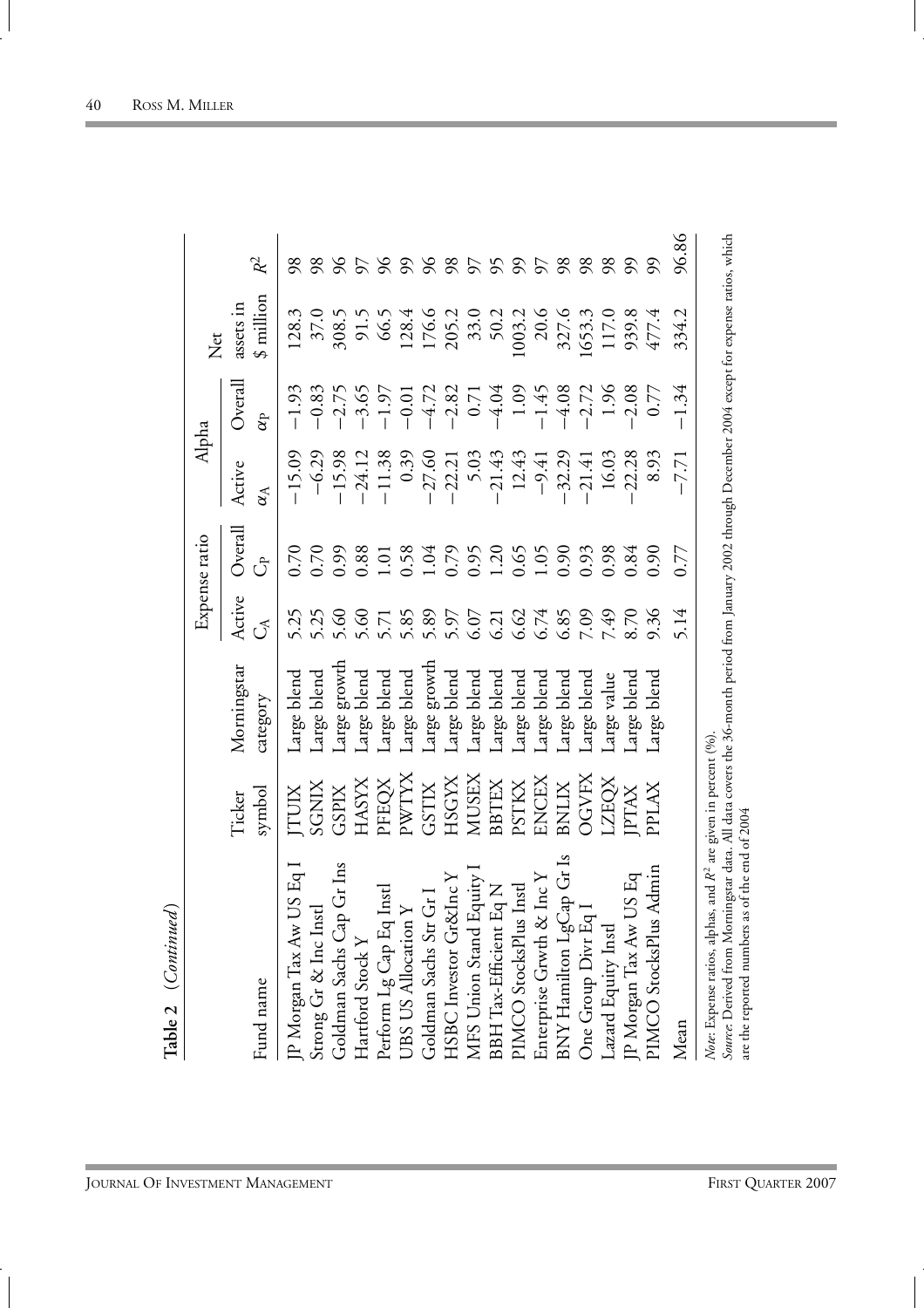Among the funds with the best alphas were those sufficiently tilted toward value stocks to warrant a "Large Value" style designation from Morningstar while among those with the worst alphas were funds tilted toward growth stocks with a "Large Growth" style designation. (During the 3-year sample period, value stocks outperformed growth stocks in absolute terms by a wide margin.) The only S&P index tracked by Morningstar other than the S&P 500 is the S&P MidCap 400, so neither the S&P/Barra 500 Value nor the S&P/Barra 500 Growth indexes are included in the possible best-fit indexes. Instead, the Russell 1000 Value and Russell 1000 Growth indexes, which include many mid-cap stocks, are used. As noted earlier, failure to use the appropriate index or combination of indexes will tend to understate the active expense ratio.

Tables 3 and 4, which give cost and performance figures for the ten funds with the lowest active expensive ratios and the highest active ratios, respectively, indicate that the range of active expense ratios for large-cap funds geared toward retail investors is much wider than their institutional brethren. The lowest active expense ratios for retail funds are only somewhat higher than the ratios of low-cost institutional funds; however, the high-end of the retail funds is much higher than the most expensive institutional funds. The retail funds with the greatest active expense ratios are dominated by the Class C shares of funds with high expense ratios and  $R^2$ s. The retail funds with the lowest active expense ratios inTable 3 are evenly divided between outperformers and underperformers, while those with the highest active expense ratios in Table 4 are dominated by underperformers.

For institutional large-cap funds, assets are evenly distributed across the expense spectrum. With retail funds, however, assets tend to concentrate in funds with low expenses as measured by both the overall expense ratio and the active expense ratio.

Table 5 gives the ten retail large-cap funds in the sample with the most assets under management at the end of 2004. While their stated overall expense ratios are consistently low—all are less than 1%—three of the funds (Fidelity Magellan and two versions of Scudder Growth & Income) have active expense ratios over 5%. Performance of the larger funds is unexceptional as measured by either overall alpha or active alpha, with only the two funds that are in the Morningstar "Large Value" category, Fidelity Equity-Income II and American Century Income & Growth, possessing positive alphas.

Active expense ratios are even lower when the universe of big mutual funds is expanded beyond large-cap equity funds. Table 6 provides the numbers for the fifteen biggest funds for which it is possible to own an index fund that tracks Morningstar's best-fit index for the mutual fund. The expense ratios for these index funds, which appear in the column labeled "Index Cost" and range from 0.15% to 0.35%, were used to compute the active expense ratio and active alpha for each fund. The mean active expense ratio for these funds is 3.32%. The three Vanguard funds are notable for outperforming their benchmarks while sporting an active expense ratio that is more than competitive with hedge funds. The biggest funds also provided investors, on average, with marginally positive overall and active alphas for the sample period.

While most mutual funds have an obvious benchmark index that provides a low-cost alternative for their passive component (even if it is not one tracked by Morningstar), some still do not. This situation is changing, however, as the breadth and number of index funds (including exchange traded funds) grows rapidly. Some funds, however, fall between benchmarks. The next section looks at how the model developed above can be extended to deal with this and other problems.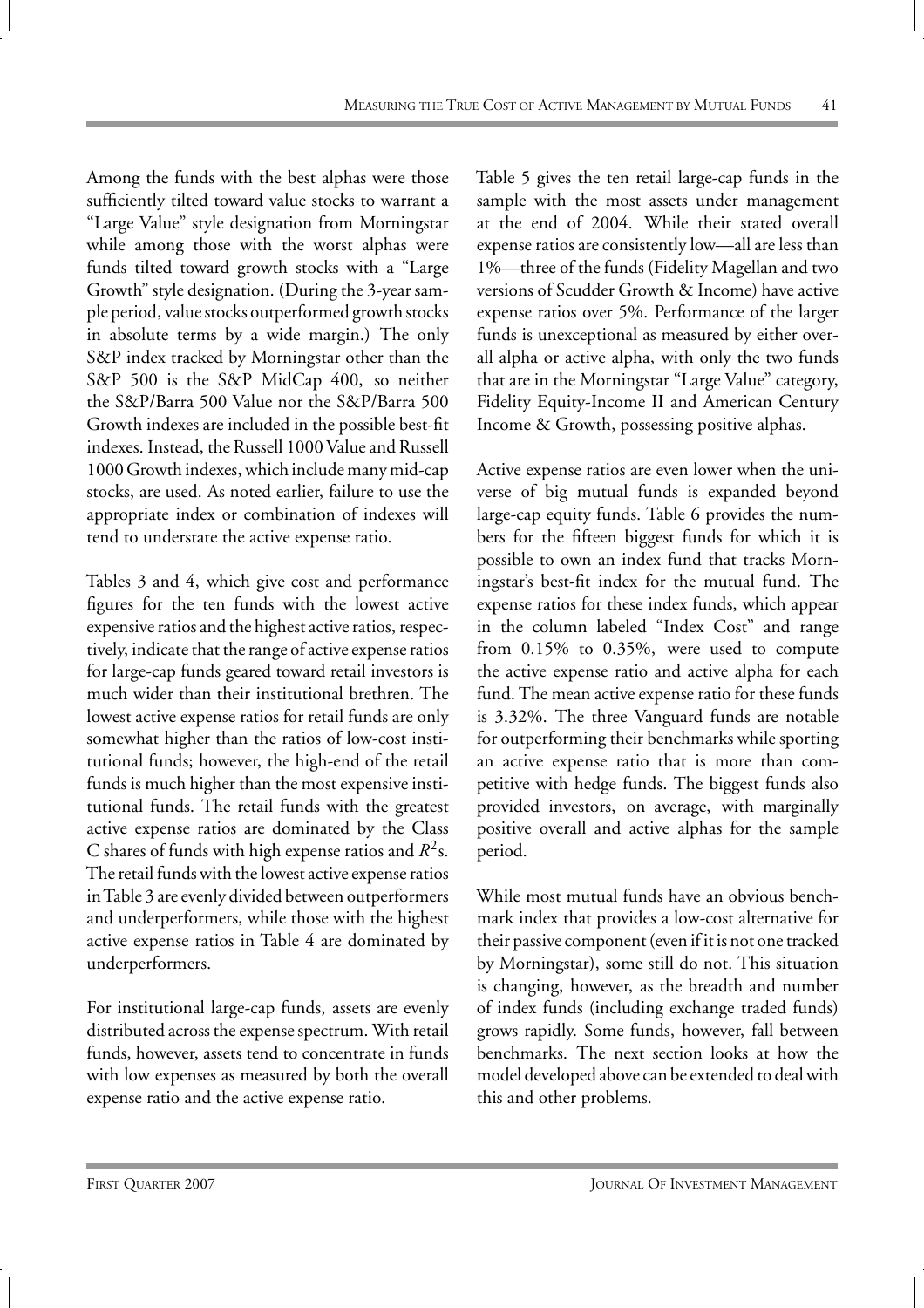| $\circ$                                                                                                                                                                                                                                                                          |               |             |                  |               |                  |                           |                       |                |
|----------------------------------------------------------------------------------------------------------------------------------------------------------------------------------------------------------------------------------------------------------------------------------|---------------|-------------|------------------|---------------|------------------|---------------------------|-----------------------|----------------|
|                                                                                                                                                                                                                                                                                  |               |             |                  | Expense ratio | Alpha            |                           | Net                   |                |
|                                                                                                                                                                                                                                                                                  | <b>Ticker</b> | Morningstar | Active           | Overall       | Active           | $O$ verall                | assets in             |                |
| Fund name                                                                                                                                                                                                                                                                        | symbol        | category    |                  | $\hat{5}$     | $\alpha_{\rm A}$ | $\overset{\circ}{\alpha}$ | $\frac{1}{2}$ million |                |
| State St Exchange                                                                                                                                                                                                                                                                | <b>STSEX</b>  | Large blend | 2.08             | 0.59          | $-5.89$          | $-1.41$                   | 299.4                 |                |
| Hartford Stock HLS IA                                                                                                                                                                                                                                                            | <b>HSTAX</b>  | Large blend | 2.25             | 0.49          | $-22.45$         | $-3.51$                   | 5666.4                |                |
| lnc<br>Parnassus Equity 1                                                                                                                                                                                                                                                        | XIBRi         | Large blend | 2.54             | 0.95          | 11.25            | 3.55                      | 778.1                 |                |
| Fidelity Exchange                                                                                                                                                                                                                                                                | FDLEX         | Large blend |                  | 0.64          | 10.97            | 1.90                      | 238.7                 |                |
| Van Kampen Exchange                                                                                                                                                                                                                                                              | ACEHX         | Large blend |                  | 0.78          | 14.18            | $-3.53$                   | 63.6                  |                |
| П<br>Fidelity Equity-In                                                                                                                                                                                                                                                          | FEQTX         | Large value | $2.89$<br>$2.91$ | 0.64          | 21.47            | 3.49                      | .2915.4               | S              |
| Fidelity Growth & Income                                                                                                                                                                                                                                                         | FGRIX         | Large blend |                  | 0.69          | $-3.93$          | $-0.88$                   | 32106.1               | 56             |
| TIAA-CREF Growth & Inc                                                                                                                                                                                                                                                           | <b>TIGIX</b>  | Large blend | 2.92<br>2.94     | 0.43          | $-18.69$         | $-1.87$                   | 523.9                 | $\mathfrak{S}$ |
| Fidelity Discovery Fund                                                                                                                                                                                                                                                          | FDSVX         | Large blend |                  | 0.84          | 2.16             | 0.38                      | 551.9                 | $\overline{5}$ |
| $G_I$<br>Fidelity Adv Div                                                                                                                                                                                                                                                        | FDGIX         | Large blend | 2.96             | 0.74          | $-10.79$         | $-2.32$                   | 895.9                 |                |
| Mean                                                                                                                                                                                                                                                                             |               |             | 2.68             | 0.68          | $-3.01$          | $-0.42$                   | 5403.9                | 93.20          |
| <i>Source:</i> Derived from Morningstar data. All data covers the 36-month period from January 2002 through December 2004 except for expense ratios, which<br>Note: Expense ratios, alphas, and $R^2$ are given in percent (%)<br>are the reported numbers as of the end of 2004 |               |             |                  |               |                  |                           |                       |                |

Table 3 Retail large-cap mutual funds with the 10 lowest active expense ratios. **Table 3** Retail large-cap mutual funds with the 10 lowest active expense ratios.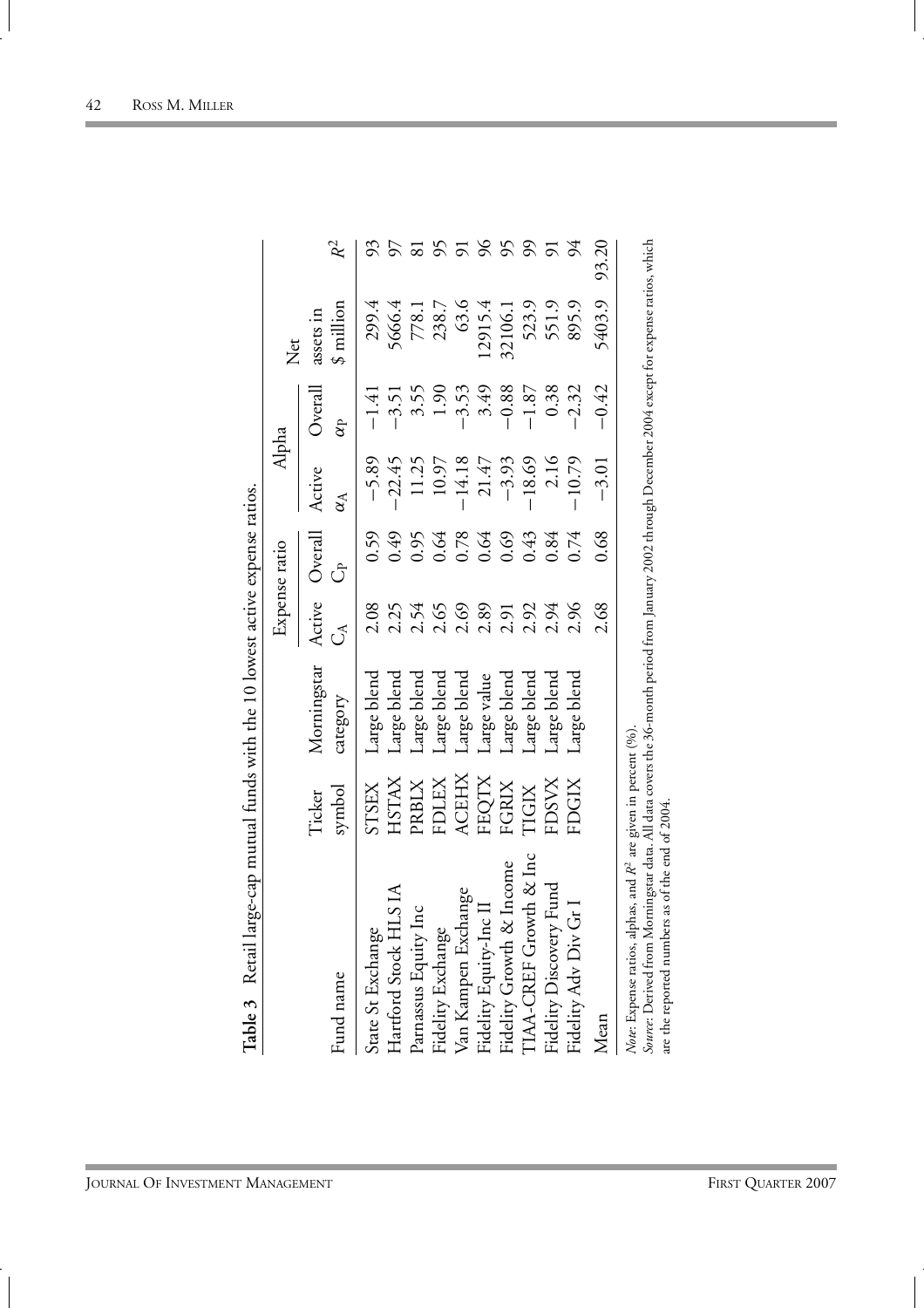|                                                                                                                                                                                                                                 |                  |                         |        | Expense ratio       |                            | Alpha              | Net                     |                             |
|---------------------------------------------------------------------------------------------------------------------------------------------------------------------------------------------------------------------------------|------------------|-------------------------|--------|---------------------|----------------------------|--------------------|-------------------------|-----------------------------|
| Fund name                                                                                                                                                                                                                       | symbol<br>Ticker | Morningstar<br>category | ا<br>آ | Active Overall<br>ै | Active<br>$\alpha_{\rm A}$ | Overal<br>$\alpha$ | \$ million<br>assets in | $\mathcal{R}^2$             |
| <b>NG</b> Disc LargeCap C                                                                                                                                                                                                       | NEICX            | Large blend             | 22.63  | 2.23                | $-16.17$                   | $-1.64$            | 417.8                   |                             |
| Frank Russell Tax LgCp C                                                                                                                                                                                                        | RTLCX            | Large blend             | 19.45  | 1.94                | $-19.34$                   | $-1.93$            | 120.3                   |                             |
| Fidelity Adv Gr Opp C                                                                                                                                                                                                           | FACGX            | Large blend             | 17.26  | 1.74                | $-17.59$                   | $-1.77$            | 2125.4                  | 66                          |
| UBS US Allocation C                                                                                                                                                                                                             | <b>KPAAX</b>     | Large blend             | 16.50  | 1.67                | $-10.03$                   | $-1.08$            | 49.8                    | $\mathcal{S}^{\mathcal{O}}$ |
| SunAmerica Tax Mgd Eq C                                                                                                                                                                                                         | IXMIX            | Large blend             | 15.54  | 2.10                | $-29.38$                   | $-3.83$            | 80.8                    | 98                          |
| PIMCO StocksPlus C                                                                                                                                                                                                              | PSPCX            | Large blend             | 15.18  | 1.55                | 3.98                       | 0.20               | 359.8                   | $\mathcal{S}^{\mathcal{S}}$ |
| Hancock Sov Investors C                                                                                                                                                                                                         | SOVCX            | Large blend             | 14.26  | .94                 | $-23.94$                   | $-3.15$            | 641.5                   | 98                          |
| Principal Ptr Lg B                                                                                                                                                                                                              | XIXdc            | Large blend             | 13.98  | .44                 | $-23.17$                   | $-2.28$            | 155.5                   | 99                          |
| Co StkC<br>Dreyfus Prem Lrg                                                                                                                                                                                                     | DICCX            | Large blend             | 13.94  | 90                  | $-24.90$                   | $-3.27$            | 207.7                   | 98                          |
| I. Rowe Price Cap Opport                                                                                                                                                                                                        | PRCOX            | Large blend             | 13.65  | $\dot{+}$           | 8.69                       | 0.63               | 340.9                   | 99                          |
| Mean                                                                                                                                                                                                                            |                  |                         | 16.24  | <b>C</b> Z-1        | $-15.19$                   | $-1.81$            | 450.0                   | 98.70                       |
| <i>Source:</i> Derived from Morningstar data. All data covers the 36-month period from January 2002 through December 2004 except for expense ratios, which<br>Note: Expense ratios, alphas, and $R^2$ are given in percent (%). |                  |                         |        |                     |                            |                    |                         |                             |

are the reported numbers as of the end of 2004. are the reported numbers as of the end of 2004. i.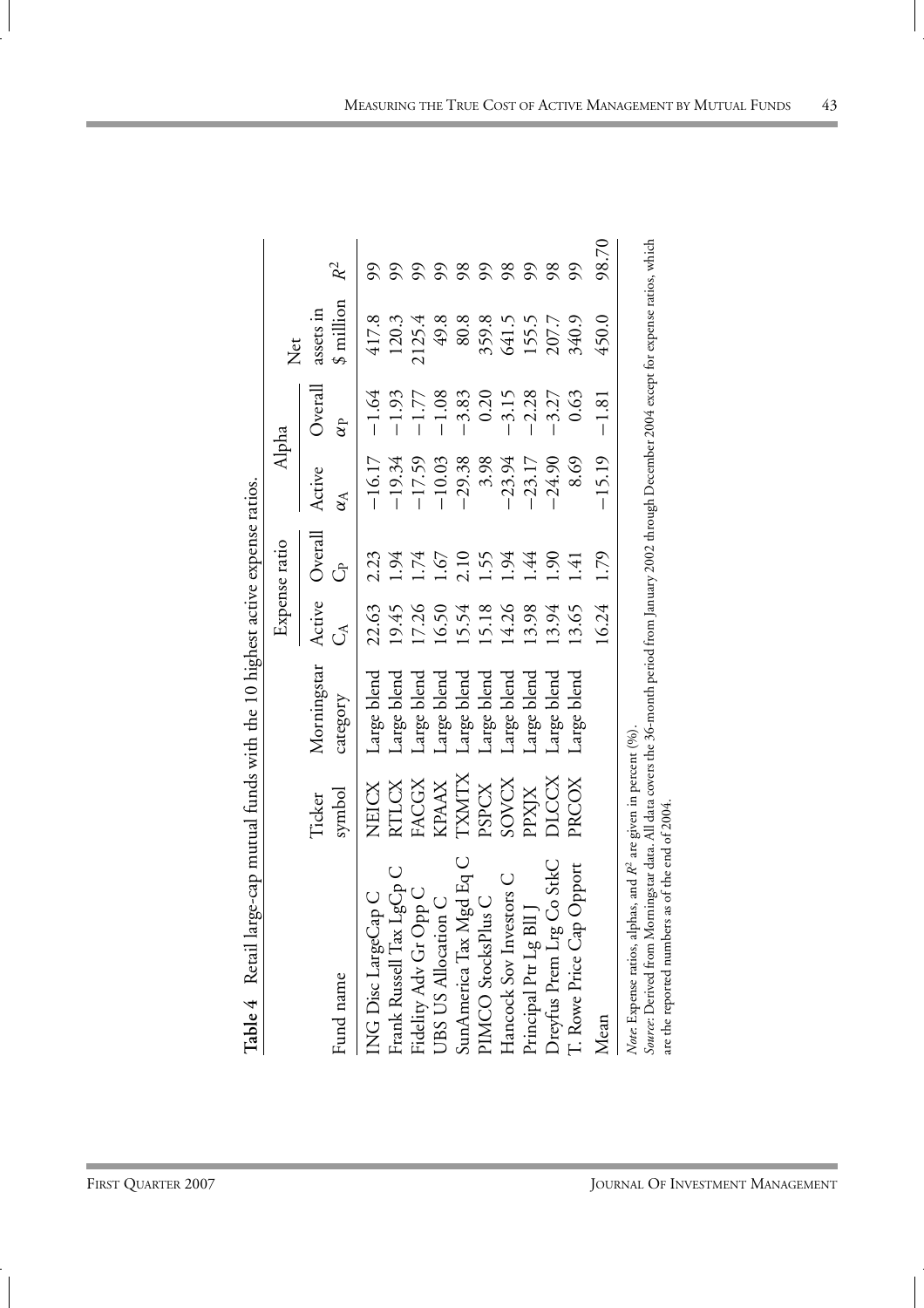|                                                                                                                                                                                                                                                                                    |                             |                         | Net                        |                       | Expense ratio              |                                                      | Alpha                          |                |
|------------------------------------------------------------------------------------------------------------------------------------------------------------------------------------------------------------------------------------------------------------------------------------|-----------------------------|-------------------------|----------------------------|-----------------------|----------------------------|------------------------------------------------------|--------------------------------|----------------|
| Fund name                                                                                                                                                                                                                                                                          | symbol<br>ker<br>ËЧ         | Morningstar<br>category | \$ million<br>assets in    | Active<br>$\tilde{C}$ | $O$ veral<br>$\widehat{C}$ | Active                                               | $O$ verall<br>$\alpha_{\rm P}$ | $R^2$          |
| Fidelity Magellan                                                                                                                                                                                                                                                                  | FMAGX                       | Large blend             | 53295.8                    | 5.87                  | 0.70                       | $-27.45$                                             | $-2.67$                        |                |
| Fidelity Growth & Income                                                                                                                                                                                                                                                           | RIX<br>C<br>H               | Large blend             | 32106.1                    | 2.91                  | 0.69                       | $-3.93$                                              | $-0.88$                        |                |
| Fidelity Dividend Growth                                                                                                                                                                                                                                                           | FDGFX                       | Large blend             | 9422.3                     | 3.70                  | 0.89                       | $-10.34$                                             | $-2.23$                        | 54             |
| Fidelity Equity-Inc 11                                                                                                                                                                                                                                                             | XIN<br>Ē                    | Large value             | 12915.4                    | 2.89                  | 0.64                       | 21.47                                                | 3.49                           | $\%$           |
| Fidelity                                                                                                                                                                                                                                                                           | $\overline{\text{M}}$<br>ΕĘ | Large blend             | 10812.2                    | 3.46                  | $0.59$<br>0.49             |                                                      | $-1.25$                        | 98             |
| Hartford Stock HLS IA                                                                                                                                                                                                                                                              | <b>XALI</b><br>ЯH           | Large blend             | 5666.4                     | 2.25                  |                            |                                                      | $-3.51$                        |                |
| Dreyfus Appreciation                                                                                                                                                                                                                                                               | DGAGX                       | Large blend             | 4435.7<br>3972.5<br>2730.4 |                       | 0.96                       | $-8.74$<br>$-22.45$<br>$-5.61$<br>$17.98$<br>$-8.82$ | $-1.48$                        | $\overline{5}$ |
| AmCent Inc & Growth Inv                                                                                                                                                                                                                                                            | <b>BIGRX</b>                | Large value             |                            | 3.44<br>4.26<br>5.94  | 0.69                       |                                                      | 2.09                           | 98             |
| Scudder Growth & IncAARP                                                                                                                                                                                                                                                           | DGX<br>ACJ                  | Large blend             |                            |                       | 0.80                       |                                                      | $-1.26$                        | 98             |
| Scudder Growth & Inc S                                                                                                                                                                                                                                                             | DGX<br>SC                   | Large blend             | 2374.2                     |                       | 0.90                       | $-9.22$                                              | $-1.31$                        | $\overline{8}$ |
| Mean                                                                                                                                                                                                                                                                               |                             |                         | 5773.1                     | 3.99                  | 0.74                       | $-5.71$                                              | $-0.90$                        | 96.40          |
| <i>Source:</i> Derived from Morningstar data. All data covers the 36-month period from January 2002 through December 2004 except for expense ratios, which are the reported numbers<br>Note: Expense ratios, alphas, and $R^2$ are given in percent (%).<br>as of the end of 2004. |                             |                         |                            |                       |                            |                                                      |                                |                |

Table 5 Retail large-cap mutual funds with the most assets under management. **Table 5** Retail large-cap mutual funds with the most assets under management.

JOURNAL OF INVESTMENT MANAGEMENT **FIRST QUARTER 2007** 

 $\overline{\phantom{a}}$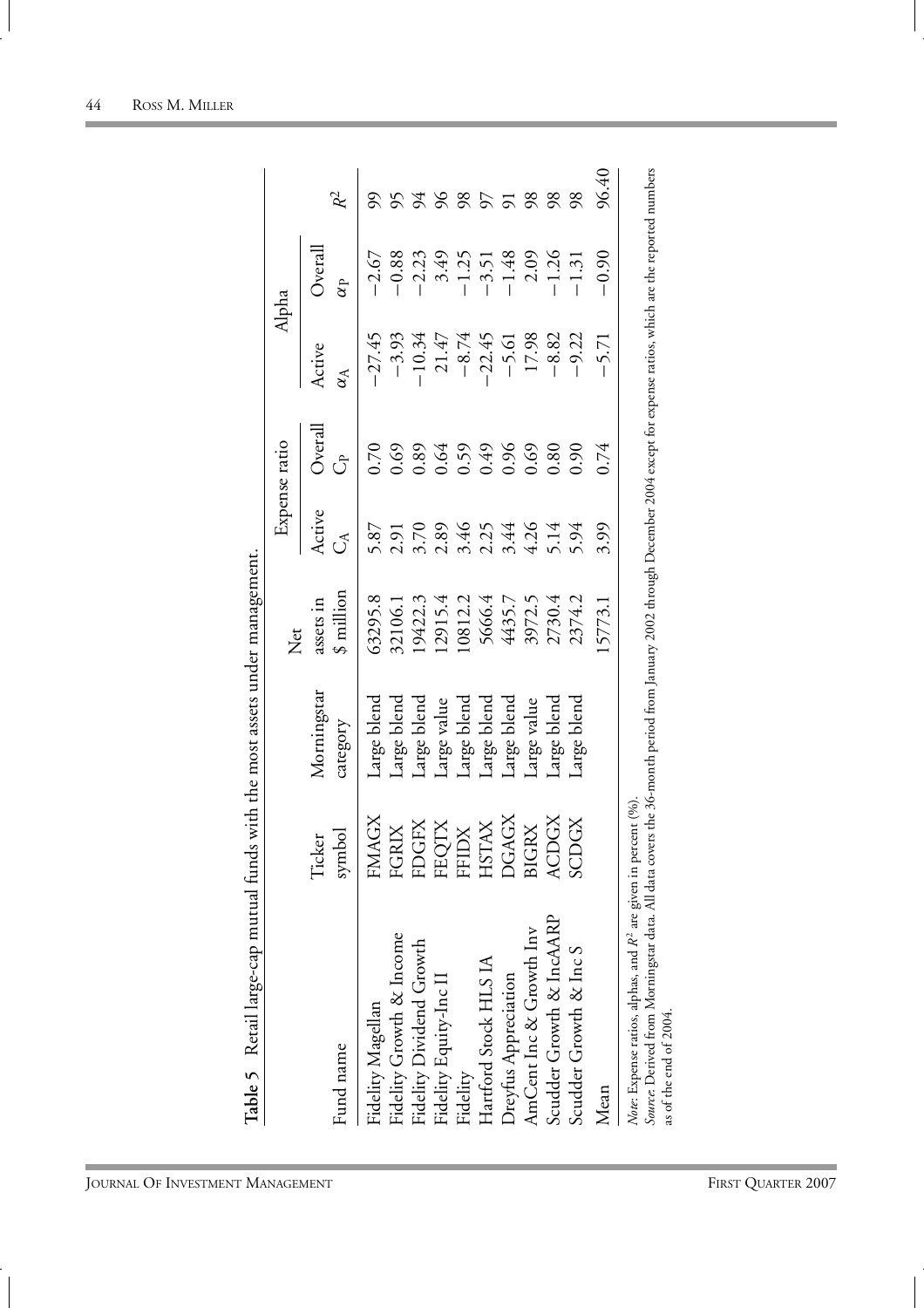|                                                                                 | エトロ しょう |
|---------------------------------------------------------------------------------|---------|
|                                                                                 |         |
| lable 6 Nutual funds from all categories with the most assets under management. |         |
| Ī                                                                               |         |

 $\overline{\phantom{a}}$ 

 $\overline{\phantom{a}}$ 

Ĩ.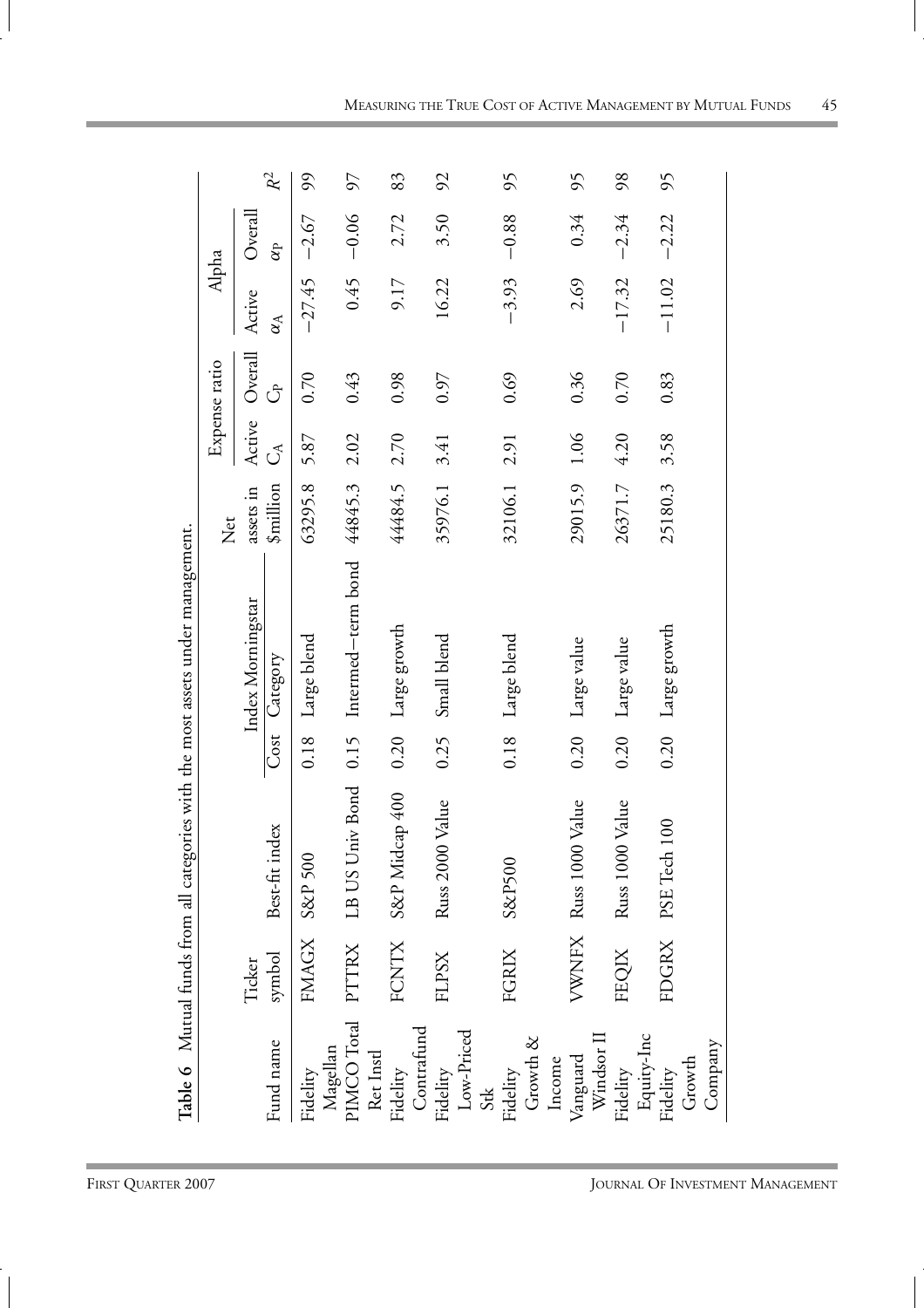|                                                                              |              |                                                                               |      |                                                                                                                           | <b>Net</b>         |                            | Expense ratio                 | Alpha            |                |                             |
|------------------------------------------------------------------------------|--------------|-------------------------------------------------------------------------------|------|---------------------------------------------------------------------------------------------------------------------------|--------------------|----------------------------|-------------------------------|------------------|----------------|-----------------------------|
|                                                                              | Ticker       |                                                                               |      | Index Morningstar                                                                                                         | assets in          |                            | Active Overall Active Overall |                  |                |                             |
| Fund name                                                                    | symbol       | Best-fit index                                                                |      | Cost Category                                                                                                             | $\text{simillion}$ | $\mathcal{C}_{\mathbb{A}}$ | Ĵ                             | $\alpha_{\rm A}$ | $\alpha$       | $\mathcal{R}^2$             |
| Fidelity Blue                                                                | FBGRX        | 000 Growth<br>Russ <sub>1</sub>                                               |      | 0.20 Large growth                                                                                                         | 23,578.1           | 5.35                       | 0.67                          |                  | $-1.62 - 0.33$ | $\mathcal{S}^{\mathcal{O}}$ |
| Chip Grth                                                                    |              |                                                                               |      |                                                                                                                           |                    |                            |                               |                  |                |                             |
| Fidelity                                                                     | <b>FDIVX</b> | WdxUSN<br><b>NSCI</b>                                                         | 0.35 | For. large growth                                                                                                         | 23,419.8 5.01      |                            | 1.22                          |                  | 24.14 4.22     | 95                          |
| Diversified                                                                  |              |                                                                               |      |                                                                                                                           |                    |                            |                               |                  |                |                             |
| Int                                                                          |              |                                                                               |      |                                                                                                                           |                    |                            |                               |                  |                |                             |
| Vanguard                                                                     | VPMCX Russ 1 | 000                                                                           |      | 0.20 Large blend                                                                                                          | 22,998.1 1.49      |                            | 0.46                          | 14.03            | 2.67           | 94                          |
| Primecap                                                                     |              |                                                                               |      |                                                                                                                           |                    |                            |                               |                  |                |                             |
| <b>AmCent</b>                                                                | TWCUX Russ 1 | 000                                                                           |      | 0.20 Large growth                                                                                                         | 21,998.4 3.71      |                            | 1.00                          |                  | $-6.44 - 1.62$ | $\overline{56}$             |
| Ultra Inv                                                                    |              |                                                                               |      |                                                                                                                           |                    |                            |                               |                  |                |                             |
| Fidelity                                                                     |              | FDGFX S&P 500                                                                 |      | 0.18 Large blend                                                                                                          | 19,422.3 3.70      |                            | 0.89                          | $-10.34 - 2.23$  |                | 94                          |
| Dividend                                                                     |              |                                                                               |      |                                                                                                                           |                    |                            |                               |                  |                |                             |
| Growth                                                                       |              |                                                                               |      |                                                                                                                           |                    |                            |                               |                  |                |                             |
| PIMCO Total PTRAX                                                            |              | LB US Univ Bond                                                               |      | 0.15 Intermed-term bond 16,889.9 3.41                                                                                     |                    |                            | 0.68                          | $-0.94$          | $-0.31$        | 57                          |
| Ret Admin                                                                    |              |                                                                               |      |                                                                                                                           |                    |                            |                               |                  |                |                             |
| Vanguard                                                                     | VWNDX Russ 1 | 000                                                                           |      | 0.20 Large value                                                                                                          | 16,384.7 1.47      |                            | 0.39                          | 14.31            | 1.97           | 56                          |
| Windsor                                                                      |              |                                                                               |      |                                                                                                                           |                    |                            |                               |                  |                |                             |
| Mean                                                                         |              |                                                                               |      |                                                                                                                           | 29,731.1 3.33      |                            | 0.73                          | 0.13             | 0.18           | 94.80                       |
| Source: Derived from Morningstar data. All<br>numbers as of the end of 2004. |              | Note: $R^2$ , index cost, expense ratios and alphas are given in percent (%). |      | data covers the 36-month period from January 2002 through December 2004 except for expense ratios, which are the reported |                    |                            |                               |                  |                |                             |

Table 6 (Continued)

JOURNAL OF INVESTMENT MANAGEMENT **FIRST QUARTER 2007** 

 $\overline{\phantom{a}}$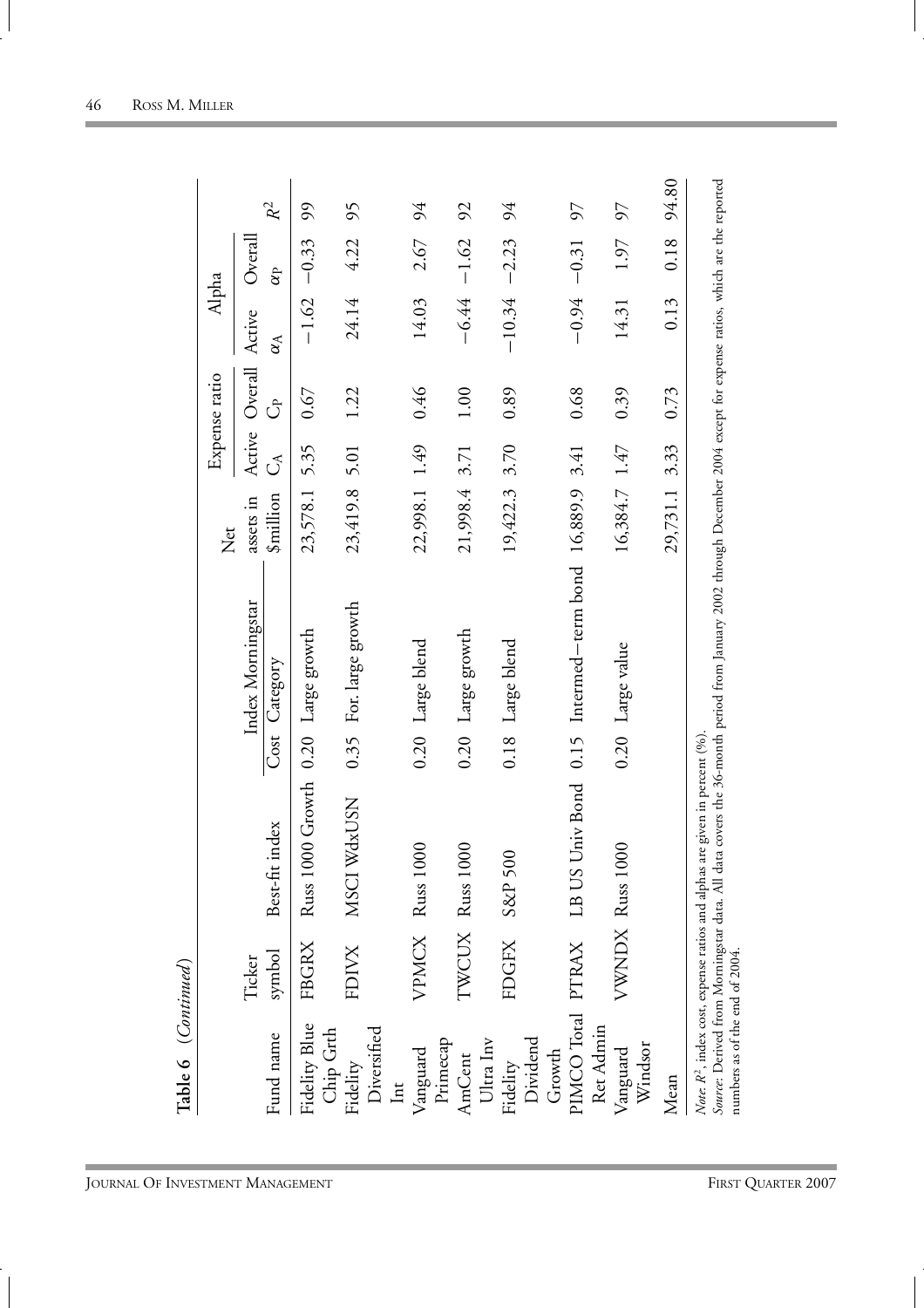# **3 Refinements of the model**

The formulas for the active expense ratio and active alpha can be easily computed and naturally interpreted; however, for certain applications, greater precision and less conservatism may be desired. The main source of error in the above analysis lies in the measurement of  $R^2$ . The imprecision caused by rounding of  $R^2$  by Morningstar and other services (which can be rectified by rerunning the regression using raw returns data) is of secondary concern relative to larger errors that can result from the inappropriate benchmark choice and the misattribution of noise or other sources of inefficient investment choice to active management.

There are two fundamental ways in which the estimate of  $R^2$  can be improved. First, the universe of benchmarks can be expanded to cover as much of the investment landscape as possible without concern for whether certain benchmarks overlap. Second, rather than limit funds to a single benchmark at a time, regressions of returns against multiple benchmarks (as is done for Sharpe's style analysis) could be run and the adjusted  $R^2$  could be used as the measure of the variance attributable to the passive part. Then, for example, the passive alternative to a large-cap fund with a propensity to invest in semiconductor companies would be a statistically determined combination of the S&P 500 and a semiconductor index.

The cost of the passive alternative can then be computed as a weighted average of the cost of the index funds that comprise its passive part. These weights can be taken directly from a returns regression or, when costs vary significantly from index to index, be generated by a model that minimizes the cost of indexing subject to various constraints and tradeoffs. Of course, these costs themselves have a subjective element to them given that all the funds that mirror a given index do not have the same fees and the one with the lowest fee may not always represent a practical choice; however, the values of the active expense ratio and active alpha are usually insensitive to reasonable variations in the expense ratio for the passive component of the portfolio.

The use of multiple benchmarks, even using an adjusted value of  $R^2$  in an effort to mitigate any "data snooping" effects, can give the appearance of failing to credit the fund manager with active management simply because a combination of index funds happen to approximate his returns over an extended period of time. Although the manager may intend to provide his investors with 100% active management, his intentions are not the issue when his actions can be replicated at a significantly lower cost via indexing.

Indeed, it may be more important to make adjustments in the other direction so as not to improperly credit the manager for being active when he was simply insufficiently diligent to hedge out unintended bets in his portfolio. Since the noise of inadequate diversification is more pronounced in portfolios with concentrated holdings, one can make adjustments to the active weight in the portfolio that will, in turn, affect the values of the active expense ratio and active alpha. The downside of making such an adjustment is that doing so requires some knowledge of the fund's portfolio. In this case, at least, the timeliness of that knowledge is not likely to be critical.

The limitation on the leverage available for the active component is another area where it may be desirable to refine the model for certain applications. This assumption makes the active expense ratio a useful tool for retail investors looking for a relative gauge of fund expenses. Indeed, this measure of fund costs is arguably better than the traditional expense ratio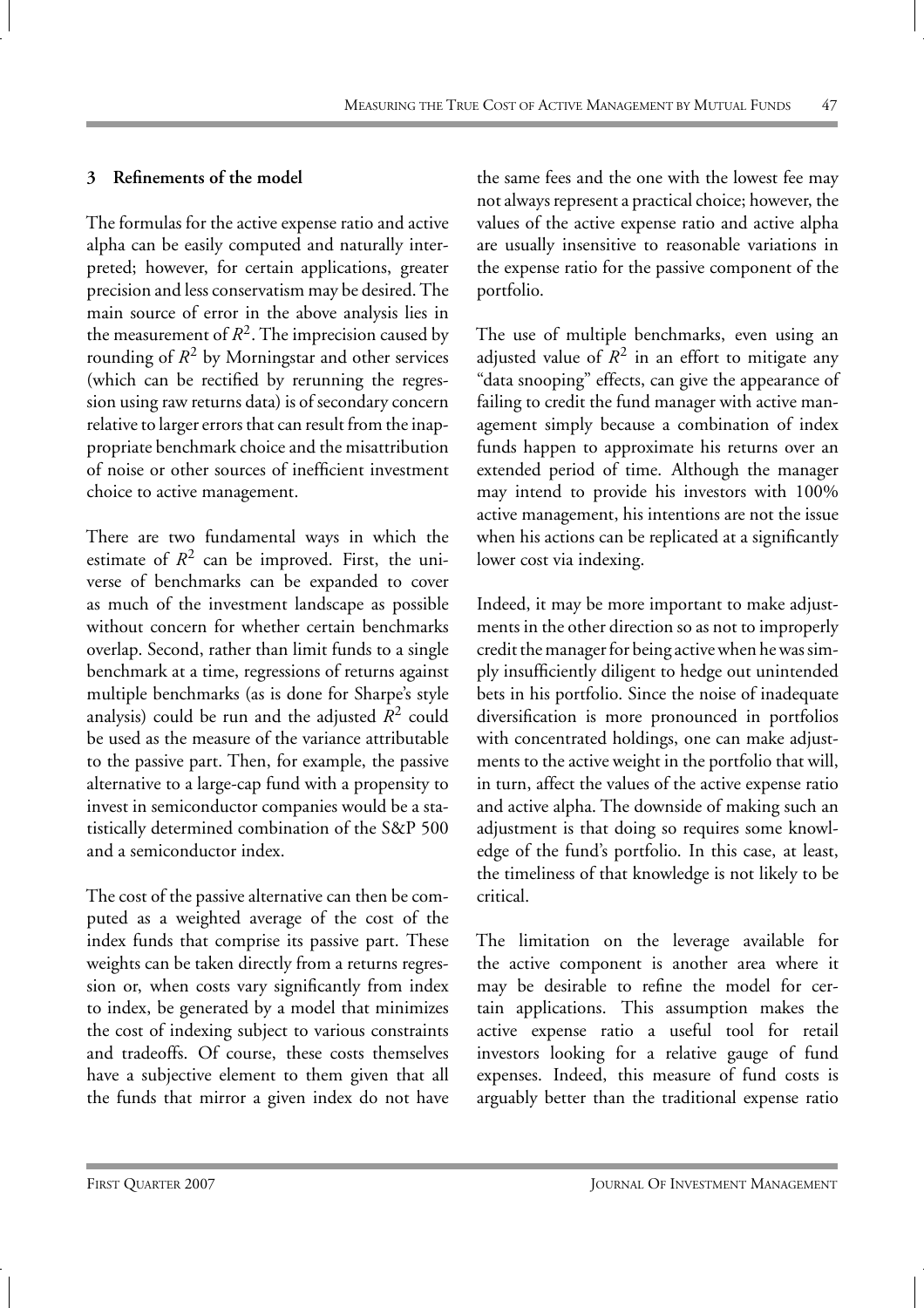because it explicitly recognizes the cost of indexed alternatives.

Institutional investors, on the other hand, may be able to invest in low-beta active alternatives with even greater leverage and so they may wish to alter the formula to take into account the cost and availability of leverage. Because such investors presumably have an advantage in predicting future fund excess returns, consideration of cost may be secondary to them.

It is possible that the active expense ratio could aid in the prediction of mutual fund returns. Using only the standard expense ratio, there remains disagreement as to the role of fund expenses in determining a fund's overall performance. Carhart (1997) and Bogle (1999) take the position that expenses are the prime determinant of a fund's performance with a higher expense ratio leading directly to lower performance—while Hendricks *et al.* (1993) and Wermers (2000) provide evidence that market timing and stock picking are more important than expenses in determining fund performance.

Using cost and performance measures that separate out the implicit share of funds being actively managed could help resolve the link between expenses and performance. It is not unreasonable to believe that a manager who is able to provide genuinely inexpensive active management might perform better than one who gives only the appearance of a low expense ratio through closet indexing. The results obtained in this preliminary study hint at the possibility that both the active expense ratio and active alpha may be able to shed additional light on the performance of investment managers.

### **Notes**

<sup>1</sup> Although it could be considered a misnomer, the convention of referring to indexed investments as "passive" is followed in this article. The composition of most indexes changes significantly over time and that updates to indexes are made in an active effort to keep the index both relevant to the market and competitive as an investment.

- The managers of a fund with a high  $R^2$  will, on occasion, point out that the fund's industry composition differs significantly from that of its benchmark. Because portfolio returns are driven more by the underlying risk factors contained in the portfolio than by any arbitrary classification scheme, it is easy to shadow an index without mirroring its composition on many dimensions, including industry make-up.
- <sup>3</sup> Swedroe (2001, pp. 68–69) constructs an example that uses a variance decomposition to compute directly the passive and active shares of funds under management. This approach tends to overestimate the implied expense ratio for the active component because it generates passive and active shares that are inconsistent with a proper replicating portfolio.
- Any direct comparison of fees between hedge funds and mutual funds is complicated by the fact that hedge fund expenses are structured to include a sizeable incentive component. Many mutual funds, including Fidelity Magellan Fund, have provisions that link fees to performance; however, these incentive payments are typically small relative to the standard for hedge funds. This difference in incentive structures might also be expected to induce managers who were more confident of outperforming the market to work for hedge funds. Neither hedge funds nor mutual funds include commissions and other trading-related expenses in their fees; however, these are reflected in fund performance.
- This use of the term "active alpha" is distinct from that used by Litterman (2003) to refer to a specific portfolio strategy.
- <sup>6</sup> Although excess returns are used throughout this article for consistency with the Morningstar data and standard practice, the analysis can also provide a useful decomposition if only gross returns are considered.
- Dybvig and Ross (1985) and Dybvig (2003) explore the limitations of static performance measures when applied to a dynamic setting such as a fund manager who engages in information-based asset selection strategies.
- $8$  This may underestimate alpha for many of the larger index funds that employ successful enhancement strategies to recoup some or all of their expenses.
- <sup>9</sup> Actual expenses over the previous 36 months are not reported. Given the general stability of expense ratios, it seems safe to assume for the purposes of this analysis